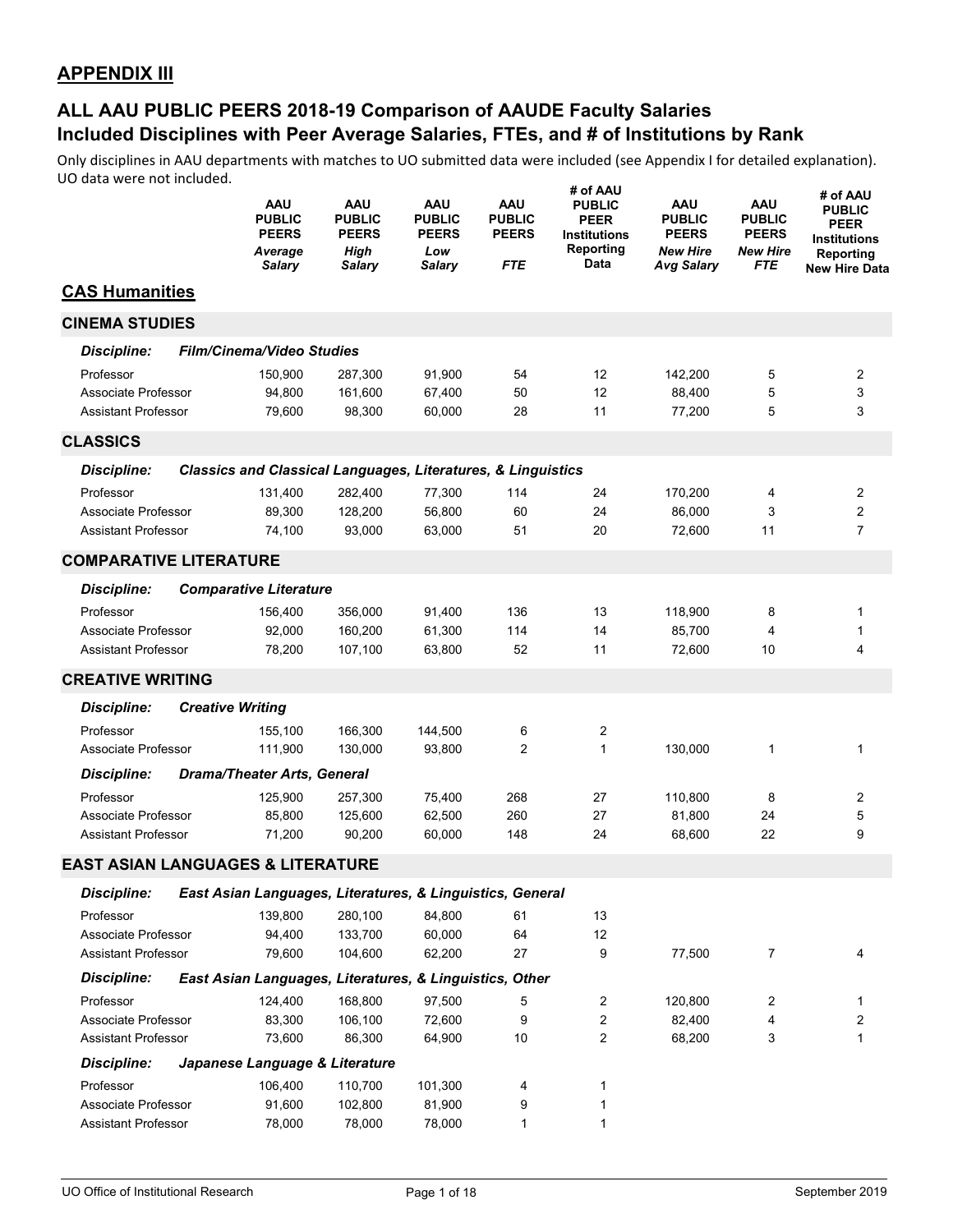|                                  |                    | AAU<br><b>PUBLIC</b><br><b>PEERS</b><br>Average<br>Salary | AAU<br><b>PUBLIC</b><br><b>PEERS</b><br><b>High</b><br>Salary | AAU<br><b>PUBLIC</b><br><b>PEERS</b><br>Low<br>Salary | <b>AAU</b><br><b>PUBLIC</b><br><b>PEERS</b><br><b>FTE</b> | # of AAU<br><b>PUBLIC</b><br><b>PEER</b><br><b>Institutions</b><br>Reporting<br>Data | <b>AAU</b><br><b>PUBLIC</b><br><b>PEERS</b><br><b>New Hire</b><br>Avg Salary | AAU<br><b>PUBLIC</b><br><b>PEERS</b><br><b>New Hire</b><br>FTE | # of AAU<br><b>PUBLIC</b><br>PEER<br><b>Institutions</b><br>Reporting<br><b>New Hire Data</b> |
|----------------------------------|--------------------|-----------------------------------------------------------|---------------------------------------------------------------|-------------------------------------------------------|-----------------------------------------------------------|--------------------------------------------------------------------------------------|------------------------------------------------------------------------------|----------------------------------------------------------------|-----------------------------------------------------------------------------------------------|
| <b>ENGLISH</b>                   |                    |                                                           |                                                               |                                                       |                                                           |                                                                                      |                                                                              |                                                                |                                                                                               |
| Discipline:                      |                    | <b>American Literature</b>                                |                                                               |                                                       |                                                           |                                                                                      |                                                                              |                                                                |                                                                                               |
| Professor                        |                    | 111,200                                                   | 152,000                                                       | 84,600                                                | 8                                                         | 1                                                                                    |                                                                              |                                                                |                                                                                               |
| Associate Professor              |                    | 84,000                                                    | 110,900                                                       | 60,400                                                | 18                                                        | 1                                                                                    |                                                                              |                                                                |                                                                                               |
| <b>Assistant Professor</b>       |                    | 76,000                                                    | 80,700                                                        | 73,400                                                | 8                                                         | $\mathbf{1}$                                                                         | 75.000                                                                       | 2                                                              | $\mathbf{1}$                                                                                  |
| <b>Discipline:</b>               | <b>English</b>     |                                                           |                                                               |                                                       |                                                           |                                                                                      |                                                                              |                                                                |                                                                                               |
| Professor                        |                    | 135,600                                                   | 323,100                                                       | 77,200                                                | 1,154                                                     | 31                                                                                   | 132,100                                                                      | 44                                                             | 6                                                                                             |
| Associate Professor              |                    | 92,200                                                    | 238,000                                                       | 53,900                                                | 1,046                                                     | 31                                                                                   | 95,000                                                                       | 70                                                             | 8                                                                                             |
| <b>Assistant Professor</b>       |                    | 75,600                                                    | 106,300                                                       | 48,100                                                | 336                                                       | 30                                                                                   | 78,600                                                                       | 62                                                             | 13                                                                                            |
| Instructor                       |                    | 75,000                                                    | 75,000                                                        | 75,000                                                | 2                                                         | 1                                                                                    | 75,000                                                                       | $\overline{2}$                                                 | $\mathbf{1}$                                                                                  |
| <b>GERMAN &amp; SCANDINAVIAN</b> |                    |                                                           |                                                               |                                                       |                                                           |                                                                                      |                                                                              |                                                                |                                                                                               |
| <b>Discipline:</b>               |                    | German Language & Literature                              |                                                               |                                                       |                                                           |                                                                                      |                                                                              |                                                                |                                                                                               |
| Professor                        |                    | 121,000                                                   | 202,600                                                       | 86,100                                                | 51                                                        | 14                                                                                   | 108,500                                                                      | 4                                                              | 1                                                                                             |
| Associate Professor              |                    | 84,900                                                    | 118,000                                                       | 64,800                                                | 38                                                        | 14                                                                                   | 86,100                                                                       | 1                                                              | 1                                                                                             |
| <b>Assistant Professor</b>       |                    | 69,400                                                    | 86,600                                                        | 61,200                                                | 21                                                        | 12                                                                                   | 71,100                                                                       | 4                                                              | 4                                                                                             |
| <b>Discipline:</b>               |                    | German Languages, Literatures, & Linguistics, General     |                                                               |                                                       |                                                           |                                                                                      |                                                                              |                                                                |                                                                                               |
| Professor                        |                    | 137,200                                                   | 264,100                                                       | 90,600                                                | 28                                                        | 5                                                                                    |                                                                              |                                                                |                                                                                               |
| Associate Professor              |                    | 87,900                                                    | 128,100                                                       | 52,200                                                | 16                                                        | 4                                                                                    |                                                                              |                                                                |                                                                                               |
| <b>Assistant Professor</b>       |                    | 74,000                                                    | 89,200                                                        | 61,400                                                | 10                                                        | 3                                                                                    | 77,800                                                                       | 4                                                              | 2                                                                                             |
| <b>Discipline:</b>               |                    | Scandinavian Languages, Literatures, & Linguistics        |                                                               |                                                       |                                                           |                                                                                      |                                                                              |                                                                |                                                                                               |
| Professor                        |                    | 143,500                                                   | 201,400                                                       | 99,100                                                | 6                                                         | 3                                                                                    |                                                                              |                                                                |                                                                                               |
| Associate Professor              |                    | 111,200                                                   | 126,200                                                       | 89,300                                                | 3                                                         | 3                                                                                    |                                                                              |                                                                |                                                                                               |
| <b>Assistant Professor</b>       |                    | 84,800                                                    | 102,800                                                       | 75,400                                                | 3                                                         | 2                                                                                    |                                                                              |                                                                |                                                                                               |
| <b>LINGUISTICS</b>               |                    |                                                           |                                                               |                                                       |                                                           |                                                                                      |                                                                              |                                                                |                                                                                               |
| <b>Discipline:</b>               | <b>Linguistics</b> |                                                           |                                                               |                                                       |                                                           |                                                                                      |                                                                              |                                                                |                                                                                               |
| Professor                        |                    | 140,100                                                   | 294,500                                                       | 81.000                                                | 143                                                       | 25                                                                                   | 126,400                                                                      | 5                                                              | 2                                                                                             |
| Associate Professor              |                    | 90,300                                                    | 130,100                                                       | 61,300                                                | 72                                                        | 22                                                                                   | 90,300                                                                       | 6                                                              | $\mathbf{1}$                                                                                  |
| <b>Assistant Professor</b>       |                    | 85,100                                                    | 114,200                                                       | 57,500                                                | 51                                                        | 21                                                                                   | 75,100                                                                       | 8                                                              | 6                                                                                             |
| <b>PHILOSOPHY</b>                |                    |                                                           |                                                               |                                                       |                                                           |                                                                                      |                                                                              |                                                                |                                                                                               |
| <b>Discipline:</b>               | Philosophy         |                                                           |                                                               |                                                       |                                                           |                                                                                      |                                                                              |                                                                |                                                                                               |
| Professor                        |                    | 163,200                                                   | 349,200                                                       | 72,000                                                | 286                                                       | 31                                                                                   | 205,400                                                                      | 10                                                             | 6                                                                                             |
| Associate Professor              |                    | 98,100                                                    | 184,300                                                       | 58,000                                                | 130                                                       | 31                                                                                   | 97,200                                                                       | 8                                                              | 5                                                                                             |
| <b>Assistant Professor</b>       |                    | 79,700                                                    | 108,800                                                       | 60,700                                                | 80                                                        | 29                                                                                   | 80,600                                                                       | 13                                                             | 9                                                                                             |
| <b>RELIGIOUS STUDIES</b>         |                    |                                                           |                                                               |                                                       |                                                           |                                                                                      |                                                                              |                                                                |                                                                                               |
| <b>Discipline:</b>               |                    | <b>Religion/Religious Studies</b>                         |                                                               |                                                       |                                                           |                                                                                      |                                                                              |                                                                |                                                                                               |
| Professor                        |                    | 139,400                                                   | 297,400                                                       | 89,700                                                | 67                                                        | 14                                                                                   | 115,300                                                                      | 5                                                              | 3                                                                                             |
| Associate Professor              |                    | 87,500                                                    | 123,400                                                       | 62,000                                                | 72                                                        | 15                                                                                   | 82,600                                                                       | 3                                                              | 2                                                                                             |
| <b>Assistant Professor</b>       |                    | 74,700                                                    | 126,700                                                       | 60,300                                                | 34                                                        | 15                                                                                   | 74,200                                                                       | 4                                                              | 3                                                                                             |
|                                  |                    |                                                           |                                                               |                                                       |                                                           |                                                                                      |                                                                              |                                                                |                                                                                               |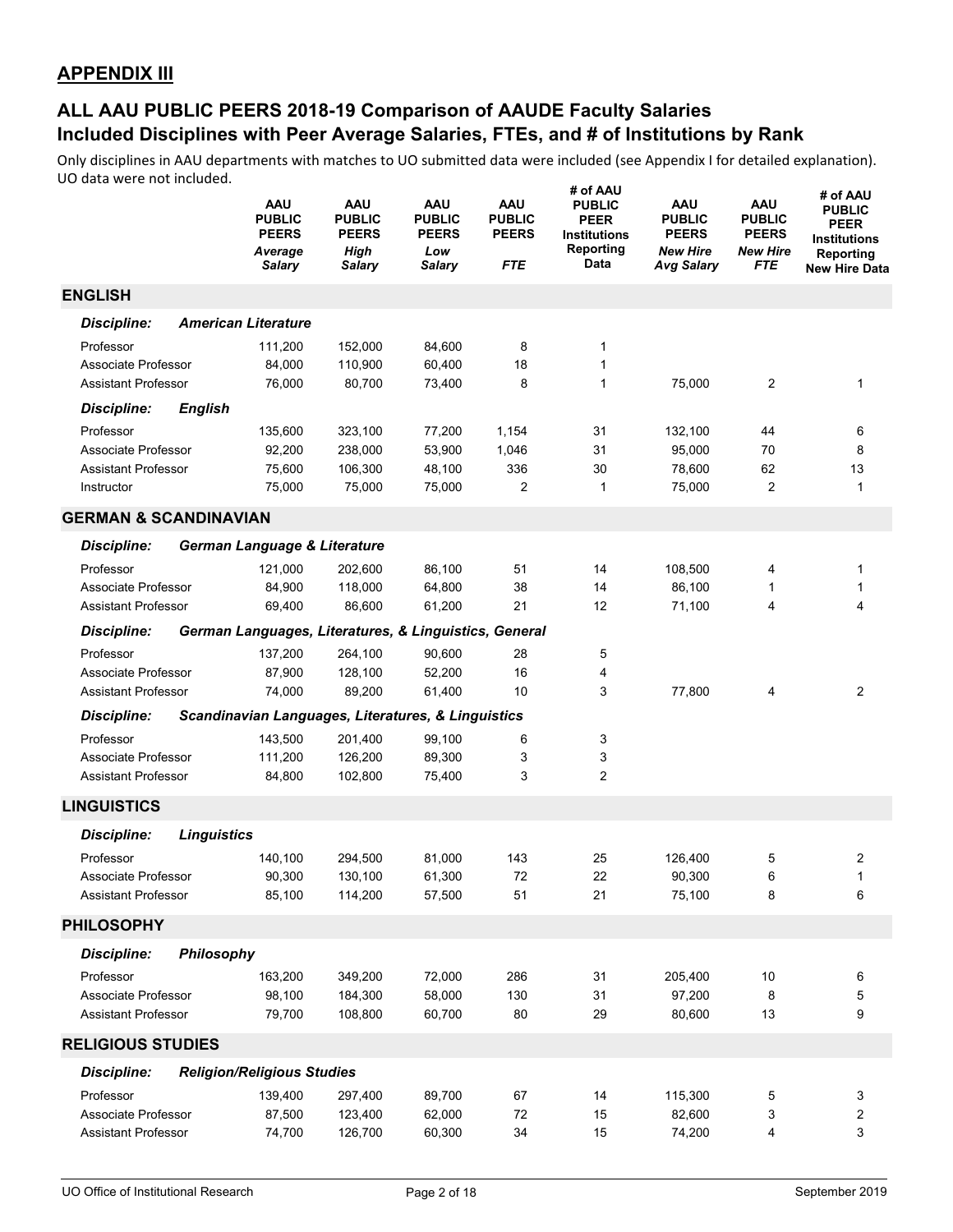|                            | <b>AAU</b><br><b>PUBLIC</b><br><b>PEERS</b><br>Average<br>Salary | <b>AAU</b><br><b>PUBLIC</b><br><b>PEERS</b><br>High<br>Salary | <b>AAU</b><br><b>PUBLIC</b><br><b>PEERS</b><br>Low<br><b>Salary</b> | <b>AAU</b><br><b>PUBLIC</b><br><b>PEERS</b><br><b>FTE</b> | # of AAU<br><b>PUBLIC</b><br><b>PEER</b><br><b>Institutions</b><br>Reporting<br>Data | <b>AAU</b><br><b>PUBLIC</b><br><b>PEERS</b><br><b>New Hire</b><br><b>Avg Salary</b> | <b>AAU</b><br><b>PUBLIC</b><br><b>PEERS</b><br><b>New Hire</b><br><b>FTE</b> | # of AAU<br><b>PUBLIC</b><br><b>PEER</b><br>Institutions<br>Reporting<br><b>New Hire Data</b> |
|----------------------------|------------------------------------------------------------------|---------------------------------------------------------------|---------------------------------------------------------------------|-----------------------------------------------------------|--------------------------------------------------------------------------------------|-------------------------------------------------------------------------------------|------------------------------------------------------------------------------|-----------------------------------------------------------------------------------------------|
| <b>ROMANCE LANGUAGES</b>   |                                                                  |                                                               |                                                                     |                                                           |                                                                                      |                                                                                     |                                                                              |                                                                                               |
| <b>Discipline:</b>         | French Language & Literature                                     |                                                               |                                                                     |                                                           |                                                                                      |                                                                                     |                                                                              |                                                                                               |
| Professor                  | 129.800                                                          | 301,600                                                       | 87,600                                                              | 74                                                        | 16                                                                                   | 141,300                                                                             | $\mathbf{1}$                                                                 | 1                                                                                             |
| Associate Professor        | 91,300                                                           | 152,000                                                       | 66,400                                                              | 70                                                        | 16                                                                                   | 88.700                                                                              | 5                                                                            | $\mathbf{1}$                                                                                  |
| <b>Assistant Professor</b> | 72,200                                                           | 97,900                                                        | 59,100                                                              | 33                                                        | 13                                                                                   | 70,700                                                                              | 9                                                                            | 5                                                                                             |
| <b>Discipline:</b>         |                                                                  |                                                               |                                                                     |                                                           | Hispanic and Latin American Languages, Literatures, and Linguistics, General         |                                                                                     |                                                                              |                                                                                               |
| Professor                  | 154,300                                                          | 284,700                                                       | 106,800                                                             | 40                                                        | 6                                                                                    |                                                                                     |                                                                              |                                                                                               |
| Associate Professor        | 98,300                                                           | 125,600                                                       | 95,700                                                              | 11                                                        | 6                                                                                    |                                                                                     |                                                                              |                                                                                               |
| <b>Assistant Professor</b> | 85,200                                                           | 107,100                                                       | 70,000                                                              | 17                                                        | 6                                                                                    | 76,700                                                                              | 2                                                                            | 2                                                                                             |
| <b>Discipline:</b>         | <b>Italian Language &amp; Literature</b>                         |                                                               |                                                                     |                                                           |                                                                                      |                                                                                     |                                                                              |                                                                                               |
| Professor                  | 164,000                                                          | 227,200                                                       | 109,100                                                             | $\overline{7}$                                            | 3                                                                                    |                                                                                     |                                                                              |                                                                                               |
| Associate Professor        | 101,100                                                          | 106,400                                                       | 95,900                                                              | 3                                                         | $\overline{c}$                                                                       |                                                                                     |                                                                              |                                                                                               |
| <b>Assistant Professor</b> | 95,000                                                           | 104,800                                                       | 85,200                                                              | $\overline{2}$                                            | $\overline{2}$                                                                       |                                                                                     |                                                                              |                                                                                               |
| <b>Discipline:</b>         | Romance Languages, Literatures, & Linguistics, General           |                                                               |                                                                     |                                                           |                                                                                      |                                                                                     |                                                                              |                                                                                               |
| Professor                  | 119,700                                                          | 221,500                                                       | 66,500                                                              | 58                                                        | 8                                                                                    | 96,700                                                                              | 3                                                                            | 1                                                                                             |
| Associate Professor        | 80,500                                                           | 114,300                                                       | 59,400                                                              | 59                                                        | 8                                                                                    | 81,000                                                                              | 3                                                                            | 1                                                                                             |
| <b>Assistant Professor</b> | 70,200                                                           | 89,900                                                        | 58,000                                                              | 19                                                        | 8                                                                                    | 71,000                                                                              | 2                                                                            | $\overline{2}$                                                                                |
| <b>Discipline:</b>         | Romance Languages, Literatures, & Linguistics, Other             |                                                               |                                                                     |                                                           |                                                                                      |                                                                                     |                                                                              |                                                                                               |
| Professor                  | 108,200                                                          | 141,800                                                       | 92,600                                                              | $\overline{7}$                                            | 2                                                                                    |                                                                                     |                                                                              |                                                                                               |
| Associate Professor        | 82,400                                                           | 89,500                                                        | 71,800                                                              | 11                                                        | $\overline{c}$                                                                       |                                                                                     |                                                                              |                                                                                               |
| <b>Assistant Professor</b> | 70,300                                                           | 75,000                                                        | 65,000                                                              | $\overline{7}$                                            | $\overline{c}$                                                                       | 75,000                                                                              | $\mathbf{1}$                                                                 | 1                                                                                             |
| <b>Discipline:</b>         | Spanish Language & Literature                                    |                                                               |                                                                     |                                                           |                                                                                      |                                                                                     |                                                                              |                                                                                               |
| Professor                  | 119,900                                                          | 240,300                                                       | 72,700                                                              | 81                                                        | 15                                                                                   | 136,300                                                                             | 4                                                                            | 1                                                                                             |
| Associate Professor        | 85,800                                                           | 135,000                                                       | 52,800                                                              | 106                                                       | 14                                                                                   | 86,800                                                                              | 9                                                                            | $\overline{c}$                                                                                |
| <b>Assistant Professor</b> | 72,200                                                           | 86,800                                                        | 60,000                                                              | 28                                                        | 11                                                                                   | 69,400                                                                              | 4                                                                            | $\overline{2}$                                                                                |
| <b>THEATRE ARTS</b>        |                                                                  |                                                               |                                                                     |                                                           |                                                                                      |                                                                                     |                                                                              |                                                                                               |
| <b>Discipline:</b>         | <b>Drama and Dramatics/Theatre Arts, General</b>                 |                                                               |                                                                     |                                                           |                                                                                      |                                                                                     |                                                                              |                                                                                               |
| Professor                  | 125,900                                                          | 257,300                                                       | 75,400                                                              | 268                                                       | 27                                                                                   | 110,800                                                                             | 8                                                                            | 2                                                                                             |
| Associate Professor        | 85,800                                                           | 125,600                                                       | 62,500                                                              | 260                                                       | 27                                                                                   | 81,800                                                                              | 24                                                                           | 5                                                                                             |
| Assistant Professor        | 71,200                                                           | 90,200                                                        | 60.000                                                              | 148                                                       | 24                                                                                   | 68,600                                                                              | 22                                                                           | 9                                                                                             |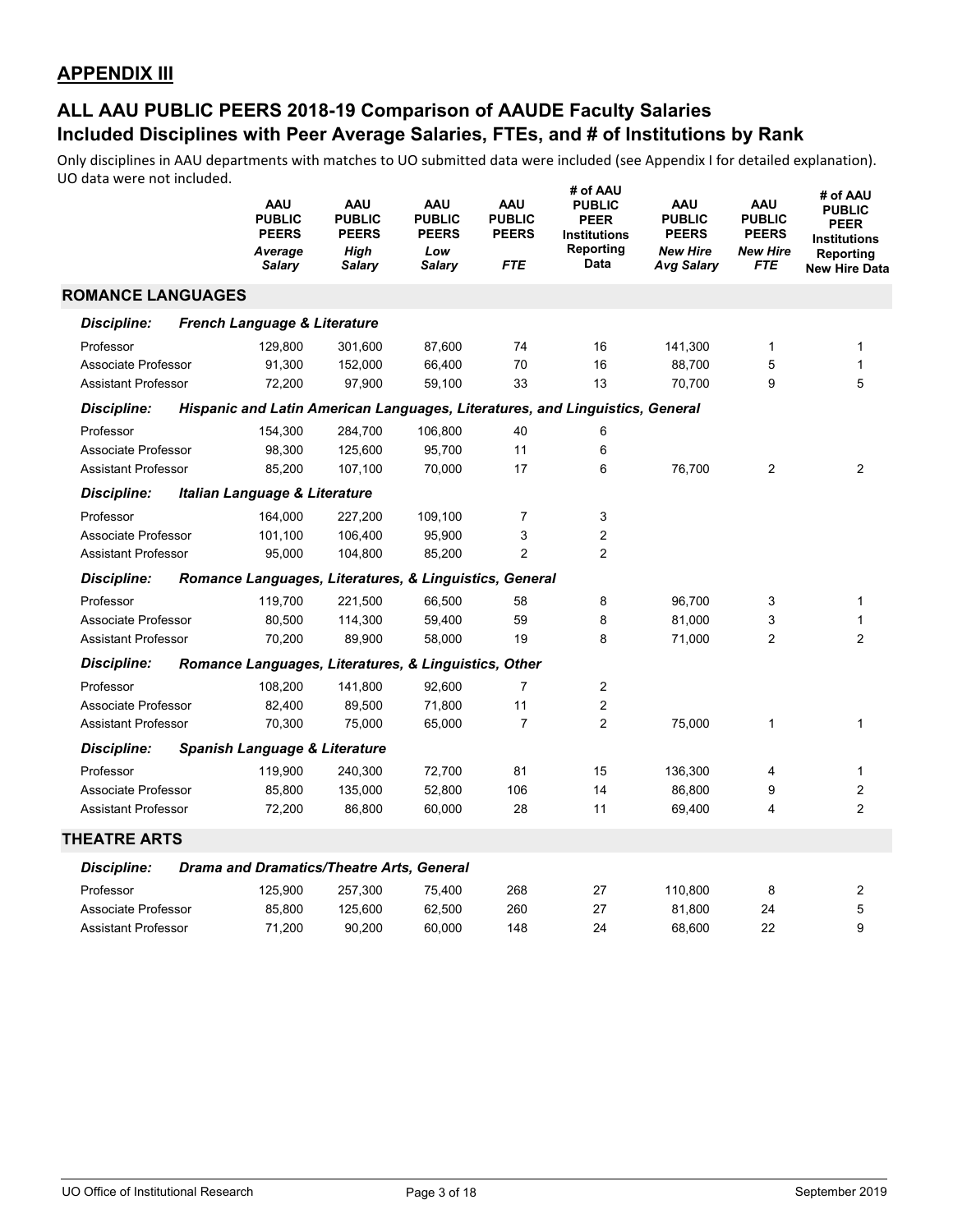|                             |                     | AAU<br><b>PUBLIC</b><br><b>PEERS</b><br>Average<br>Salary | AAU<br><b>PUBLIC</b><br><b>PEERS</b><br><b>High</b><br>Salary | AAU<br><b>PUBLIC</b><br><b>PEERS</b><br>Low<br><b>Salary</b> | <b>AAU</b><br><b>PUBLIC</b><br><b>PEERS</b><br>FTE | # of AAU<br><b>PUBLIC</b><br><b>PEER</b><br><b>Institutions</b><br>Reporting<br>Data | AAU<br><b>PUBLIC</b><br><b>PEERS</b><br><b>New Hire</b><br>Avg Salary | AAU<br><b>PUBLIC</b><br><b>PEERS</b><br><b>New Hire</b><br>FTE | # of AAU<br><b>PUBLIC</b><br><b>PEER</b><br><b>Institutions</b><br>Reporting<br><b>New Hire Data</b> |
|-----------------------------|---------------------|-----------------------------------------------------------|---------------------------------------------------------------|--------------------------------------------------------------|----------------------------------------------------|--------------------------------------------------------------------------------------|-----------------------------------------------------------------------|----------------------------------------------------------------|------------------------------------------------------------------------------------------------------|
| <b>CAS Natural Sciences</b> |                     |                                                           |                                                               |                                                              |                                                    |                                                                                      |                                                                       |                                                                |                                                                                                      |
| <b>BIOLOGY</b>              |                     |                                                           |                                                               |                                                              |                                                    |                                                                                      |                                                                       |                                                                |                                                                                                      |
| Discipline:                 | <b>Biochemistry</b> |                                                           |                                                               |                                                              |                                                    |                                                                                      |                                                                       |                                                                |                                                                                                      |
| Professor                   |                     | 152,000                                                   | 355,100                                                       | 88,700                                                       | 255                                                | 9                                                                                    | 150,700                                                               | 27                                                             | 3                                                                                                    |
| Associate Professor         |                     | 99,000                                                    | 124,900                                                       | 68,500                                                       | 105                                                | 7                                                                                    | 97,500                                                                | 3                                                              | $\mathbf{1}$                                                                                         |
| <b>Assistant Professor</b>  |                     | 88,900                                                    | 100,000                                                       | 82,300                                                       | 99                                                 | 8                                                                                    | 86,200                                                                | 15                                                             | $\overline{2}$                                                                                       |
| <b>Discipline:</b>          |                     | <b>Biology, General</b>                                   |                                                               |                                                              |                                                    |                                                                                      |                                                                       |                                                                |                                                                                                      |
| Professor                   |                     | 154,700                                                   | 328,200                                                       | 85,600                                                       | 574                                                | 18                                                                                   | 147,300                                                               | 2                                                              | 1                                                                                                    |
| Associate Professor         |                     | 100,700                                                   | 166,200                                                       | 62,100                                                       | 302                                                | 18                                                                                   | 105,400                                                               | 6                                                              | 1                                                                                                    |
| <b>Assistant Professor</b>  |                     | 91,900                                                    | 139,300                                                       | 71,400                                                       | 222                                                | 17                                                                                   | 86,600                                                                | 26                                                             | 8                                                                                                    |
| <b>Discipline:</b>          |                     | <b>Botany/Plant Biology</b>                               |                                                               |                                                              |                                                    |                                                                                      |                                                                       |                                                                |                                                                                                      |
| Professor                   |                     | 143,500                                                   | 259,600                                                       | 99,100                                                       | 86                                                 | 5                                                                                    | 133,500                                                               | 12                                                             | 1                                                                                                    |
| Associate Professor         |                     | 103,300                                                   | 155,000                                                       | 83,700                                                       | 26                                                 | 5                                                                                    | 90,700                                                                | 6                                                              | 1                                                                                                    |
| <b>Assistant Professor</b>  |                     | 86,800                                                    | 108,100                                                       | 78,800                                                       | 44                                                 | 5                                                                                    | 84,800                                                                | 12                                                             | 4                                                                                                    |
| <b>Discipline:</b>          | <b>Ecology</b>      |                                                           |                                                               |                                                              |                                                    |                                                                                      |                                                                       |                                                                |                                                                                                      |
| Professor                   |                     | 137,900                                                   | 253,200                                                       | 97,600                                                       | 114                                                | 5                                                                                    | 116,400                                                               | 14                                                             | 1                                                                                                    |
| Associate Professor         |                     | 103,200                                                   | 137,500                                                       | 84,900                                                       | 48                                                 | 5                                                                                    | 92,800                                                                | 4                                                              | $\overline{2}$                                                                                       |
| <b>Assistant Professor</b>  |                     | 85,400                                                    | 98,500                                                        | 80,000                                                       | 38                                                 | 5                                                                                    | 82,800                                                                | 8                                                              | 3                                                                                                    |
| <b>Discipline:</b>          |                     | <b>Evolutionary Biology</b>                               |                                                               |                                                              |                                                    |                                                                                      |                                                                       |                                                                |                                                                                                      |
| Professor                   |                     | 169,900                                                   | 280,100                                                       | 103,300                                                      | 44                                                 | 1                                                                                    |                                                                       |                                                                |                                                                                                      |
| Associate Professor         |                     | 114,200                                                   | 135,000                                                       | 88,500                                                       | 10                                                 | 1                                                                                    |                                                                       |                                                                |                                                                                                      |
| <b>Assistant Professor</b>  |                     | 88,700                                                    | 93,000                                                        | 85,000                                                       | 6                                                  | 1                                                                                    | 86,500                                                                | 4                                                              | 1                                                                                                    |
| <b>Discipline:</b>          |                     | <b>Marine Biology &amp; Biological Oceanography</b>       |                                                               |                                                              |                                                    |                                                                                      |                                                                       |                                                                |                                                                                                      |
| Professor                   |                     | 164,500                                                   | 326,800                                                       | 93,200                                                       | 42                                                 | 2                                                                                    |                                                                       |                                                                |                                                                                                      |
| Associate Professor         |                     | 93,700                                                    | 112,100                                                       | 79,300                                                       | 18                                                 | 2                                                                                    | 80,000                                                                | 2                                                              | 1                                                                                                    |
| <b>Assistant Professor</b>  |                     | 77,100                                                    | 89,600                                                        | 70,400                                                       | 12                                                 | 2                                                                                    |                                                                       |                                                                |                                                                                                      |
| <b>Discipline:</b>          |                     | <b>Microbiology, General</b>                              |                                                               |                                                              |                                                    |                                                                                      |                                                                       |                                                                |                                                                                                      |
| Professor                   |                     | 148,300                                                   | 304,000                                                       | 106,200                                                      | 66                                                 |                                                                                      | 141,700                                                               | 24                                                             |                                                                                                      |
| Associate Professor         |                     | 101,000                                                   | 113,500                                                       | 89,100                                                       | 12                                                 | 3                                                                                    |                                                                       |                                                                |                                                                                                      |
| <b>Assistant Professor</b>  |                     | 94,200                                                    | 113,500                                                       | 84,200                                                       | 28                                                 | 5                                                                                    | 84,800                                                                | 4                                                              | 1                                                                                                    |
| <b>Discipline:</b>          |                     | <b>Molecular Biology</b>                                  |                                                               |                                                              |                                                    |                                                                                      |                                                                       |                                                                |                                                                                                      |
| Professor                   |                     | 156,000                                                   | 328,200                                                       | 90,400                                                       | 108                                                | 4                                                                                    |                                                                       |                                                                |                                                                                                      |
| Associate Professor         |                     | 102,900                                                   | 141,200                                                       | 68,700                                                       | 70                                                 | 4                                                                                    | 96,000                                                                | 2                                                              | 1                                                                                                    |
| <b>Assistant Professor</b>  |                     | 90,300                                                    | 112,600                                                       | 72,000                                                       | 40                                                 | 4                                                                                    | 82,000                                                                | 6                                                              | 3                                                                                                    |
| <b>Discipline:</b>          |                     | Zoology, General                                          |                                                               |                                                              |                                                    |                                                                                      |                                                                       |                                                                |                                                                                                      |
| Professor                   |                     | 129,500                                                   | 189,800                                                       | 97,800                                                       | 40                                                 | 2                                                                                    |                                                                       |                                                                |                                                                                                      |
| Associate Professor         |                     | 93,700                                                    | 113,200                                                       | 59,600                                                       | 18                                                 | 2                                                                                    |                                                                       |                                                                |                                                                                                      |
| Assistant Professor         |                     | 85,700                                                    | 94,900                                                        | 80,000                                                       | 26                                                 | 2                                                                                    | 81,000                                                                | 4                                                              | 1                                                                                                    |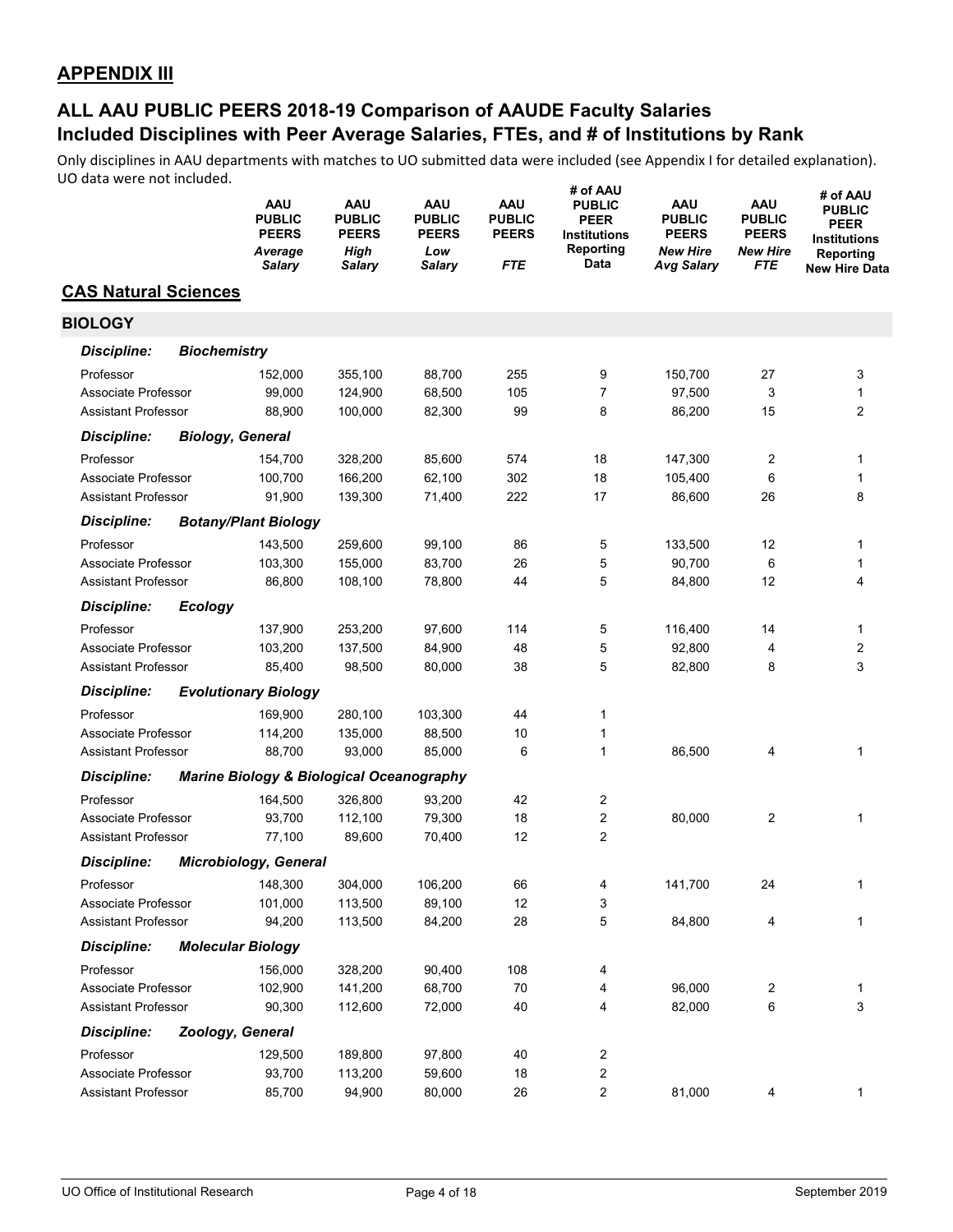|                                           |                     | AAU<br><b>PUBLIC</b><br><b>PEERS</b><br>Average<br>Salary | AAU<br><b>PUBLIC</b><br><b>PEERS</b><br><b>High</b><br>Salary | AAU<br><b>PUBLIC</b><br><b>PEERS</b><br>Low<br><b>Salary</b> | <b>AAU</b><br><b>PUBLIC</b><br><b>PEERS</b><br><b>FTE</b> | # of AAU<br><b>PUBLIC</b><br><b>PEER</b><br><b>Institutions</b><br>Reporting<br>Data | AAU<br><b>PUBLIC</b><br><b>PEERS</b><br><b>New Hire</b><br><b>Avg Salary</b> | <b>AAU</b><br><b>PUBLIC</b><br><b>PEERS</b><br><b>New Hire</b><br>FTE | # of AAU<br><b>PUBLIC</b><br><b>PEER</b><br><b>Institutions</b><br>Reporting<br><b>New Hire Data</b> |
|-------------------------------------------|---------------------|-----------------------------------------------------------|---------------------------------------------------------------|--------------------------------------------------------------|-----------------------------------------------------------|--------------------------------------------------------------------------------------|------------------------------------------------------------------------------|-----------------------------------------------------------------------|------------------------------------------------------------------------------------------------------|
| <b>CHEMISTRY</b>                          |                     |                                                           |                                                               |                                                              |                                                           |                                                                                      |                                                                              |                                                                       |                                                                                                      |
| Discipline:                               | <b>Biochemistry</b> |                                                           |                                                               |                                                              |                                                           |                                                                                      |                                                                              |                                                                       |                                                                                                      |
| Professor                                 |                     | 152,000                                                   | 355,100                                                       | 88,700                                                       | 255                                                       | 9                                                                                    | 150,700                                                                      | 27                                                                    | 3                                                                                                    |
| Associate Professor                       |                     | 99,000                                                    | 124,900                                                       | 68,500                                                       | 105                                                       | $\overline{7}$                                                                       | 97,500                                                                       | 3                                                                     | $\mathbf{1}$                                                                                         |
| <b>Assistant Professor</b>                |                     | 88,900                                                    | 100,000                                                       | 82,300                                                       | 99                                                        | 8                                                                                    | 86,200                                                                       | 15                                                                    | $\overline{2}$                                                                                       |
| <b>Discipline:</b>                        |                     | <b>Chemistry, General</b>                                 |                                                               |                                                              |                                                           |                                                                                      |                                                                              |                                                                       |                                                                                                      |
| Professor                                 |                     | 167,800                                                   | 348,800                                                       | 82,100                                                       | 606                                                       | 31                                                                                   | 172,900                                                                      | 24                                                                    | 4                                                                                                    |
| Associate Professor                       |                     | 102,300                                                   | 158,800                                                       | 67,500                                                       | 178                                                       | 31                                                                                   | 110,300                                                                      | 6                                                                     | 4                                                                                                    |
| <b>Assistant Professor</b>                |                     | 92,700                                                    | 124,800                                                       | 74,500                                                       | 203                                                       | 31                                                                                   | 88,600                                                                       | 30                                                                    | 18                                                                                                   |
| <b>COMPUTER &amp; INFORMATION SCIENCE</b> |                     |                                                           |                                                               |                                                              |                                                           |                                                                                      |                                                                              |                                                                       |                                                                                                      |
| <b>Discipline:</b>                        |                     | <b>Computer Programming/Programmer, General</b>           |                                                               |                                                              |                                                           |                                                                                      |                                                                              |                                                                       |                                                                                                      |
| Professor                                 |                     | 170,400                                                   | 316,300                                                       | 0                                                            | 231                                                       | 15                                                                                   | 135,000                                                                      | 4                                                                     | 4                                                                                                    |
| Associate Professor                       |                     | 127,900                                                   | 178,100                                                       | 78,100                                                       | 103                                                       | 14                                                                                   | 128,900                                                                      | $\overline{2}$                                                        | 2                                                                                                    |
| <b>Assistant Professor</b>                |                     | 111,900                                                   | 142,500                                                       | 77,900                                                       | 130                                                       | 13                                                                                   | 110,700                                                                      | 21                                                                    | $\overline{7}$                                                                                       |
| <b>Discipline:</b>                        |                     | <b>Computer Science</b>                                   |                                                               |                                                              |                                                           |                                                                                      |                                                                              |                                                                       |                                                                                                      |
| Professor                                 |                     | 178,700                                                   | 357,400                                                       | 109,800                                                      | 240                                                       | 14                                                                                   | 172,300                                                                      | 40                                                                    | 3                                                                                                    |
| Associate Professor                       |                     | 122,000                                                   | 192,000                                                       | 99,100                                                       | 92                                                        | 14                                                                                   | 130,200                                                                      | 15                                                                    | 6                                                                                                    |
| Assistant Professor                       |                     | 111,200                                                   | 177,600                                                       | 90,000                                                       | 121                                                       | 14                                                                                   | 109,500                                                                      | 42                                                                    | 11                                                                                                   |
| Instructor                                |                     | 105,000                                                   | 105,000                                                       | 105,000                                                      | $\mathbf 1$                                               | 1                                                                                    | 105,000                                                                      | 1                                                                     | 1                                                                                                    |
| <b>Discipline:</b>                        |                     | <b>Information Technology</b>                             |                                                               |                                                              |                                                           |                                                                                      |                                                                              |                                                                       |                                                                                                      |
| Professor                                 |                     | 250,900                                                   | 338,000                                                       | 184,000                                                      | 6                                                         | 1                                                                                    |                                                                              |                                                                       |                                                                                                      |
| Associate Professor                       |                     | 113,500                                                   | 121,000                                                       | 106,100                                                      | 2                                                         | 1                                                                                    |                                                                              |                                                                       |                                                                                                      |
| <b>Assistant Professor</b>                |                     | 172,100                                                   | 179,800                                                       | 163,500                                                      | 6                                                         | 1                                                                                    |                                                                              |                                                                       |                                                                                                      |
| <b>EARTH SCIENCES</b>                     |                     |                                                           |                                                               |                                                              |                                                           |                                                                                      |                                                                              |                                                                       |                                                                                                      |
| <b>Discipline:</b>                        |                     | Geology/Earth Science, General                            |                                                               |                                                              |                                                           |                                                                                      |                                                                              |                                                                       |                                                                                                      |
| Professor                                 |                     | 145,800                                                   | 309,300                                                       | 77,700                                                       | 708                                                       | 31                                                                                   | 154,100                                                                      | 22                                                                    | 6                                                                                                    |
| Associate Professor                       |                     | 103,300                                                   | 173,700                                                       | 71,100                                                       | 236                                                       | 29                                                                                   | 97,300                                                                       | 6                                                                     | $\mathbf{1}$                                                                                         |
| Assistant Professor                       |                     | 87,500                                                    | 120,200                                                       | 72,000                                                       | 216                                                       | 30                                                                                   | 84,500                                                                       | 48                                                                    | 18                                                                                                   |
| <b>HUMAN PHYSIOLOGY</b>                   |                     |                                                           |                                                               |                                                              |                                                           |                                                                                      |                                                                              |                                                                       |                                                                                                      |
| <b>Discipline:</b>                        | Anatomy             |                                                           |                                                               |                                                              |                                                           |                                                                                      |                                                                              |                                                                       |                                                                                                      |
| Professor                                 |                     | 153,000                                                   | 228,000                                                       | 102,800                                                      | 12                                                        | 1                                                                                    |                                                                              |                                                                       |                                                                                                      |
| Associate Professor                       |                     | 100,300                                                   | 137,000                                                       | 90,100                                                       | 9                                                         | 1                                                                                    |                                                                              |                                                                       |                                                                                                      |
| <b>Assistant Professor</b>                |                     | 76,200                                                    | 78,000                                                        | 74,400                                                       | 2                                                         | 1                                                                                    |                                                                              |                                                                       |                                                                                                      |
| <b>Discipline:</b>                        |                     | <b>Exercise Physiology</b>                                |                                                               |                                                              |                                                           |                                                                                      |                                                                              |                                                                       |                                                                                                      |
| Professor                                 |                     | 163,000                                                   | 213,400                                                       | 110,500                                                      | 6                                                         | 2                                                                                    |                                                                              |                                                                       |                                                                                                      |
| Associate Professor                       |                     | 92,600                                                    | 108,900                                                       | 62,100                                                       | 10                                                        | $\mathbf{2}$                                                                         |                                                                              |                                                                       |                                                                                                      |
| <b>Assistant Professor</b>                |                     | 72,400                                                    | 78,000                                                        | 70,000                                                       | 4                                                         | $\overline{c}$                                                                       |                                                                              |                                                                       |                                                                                                      |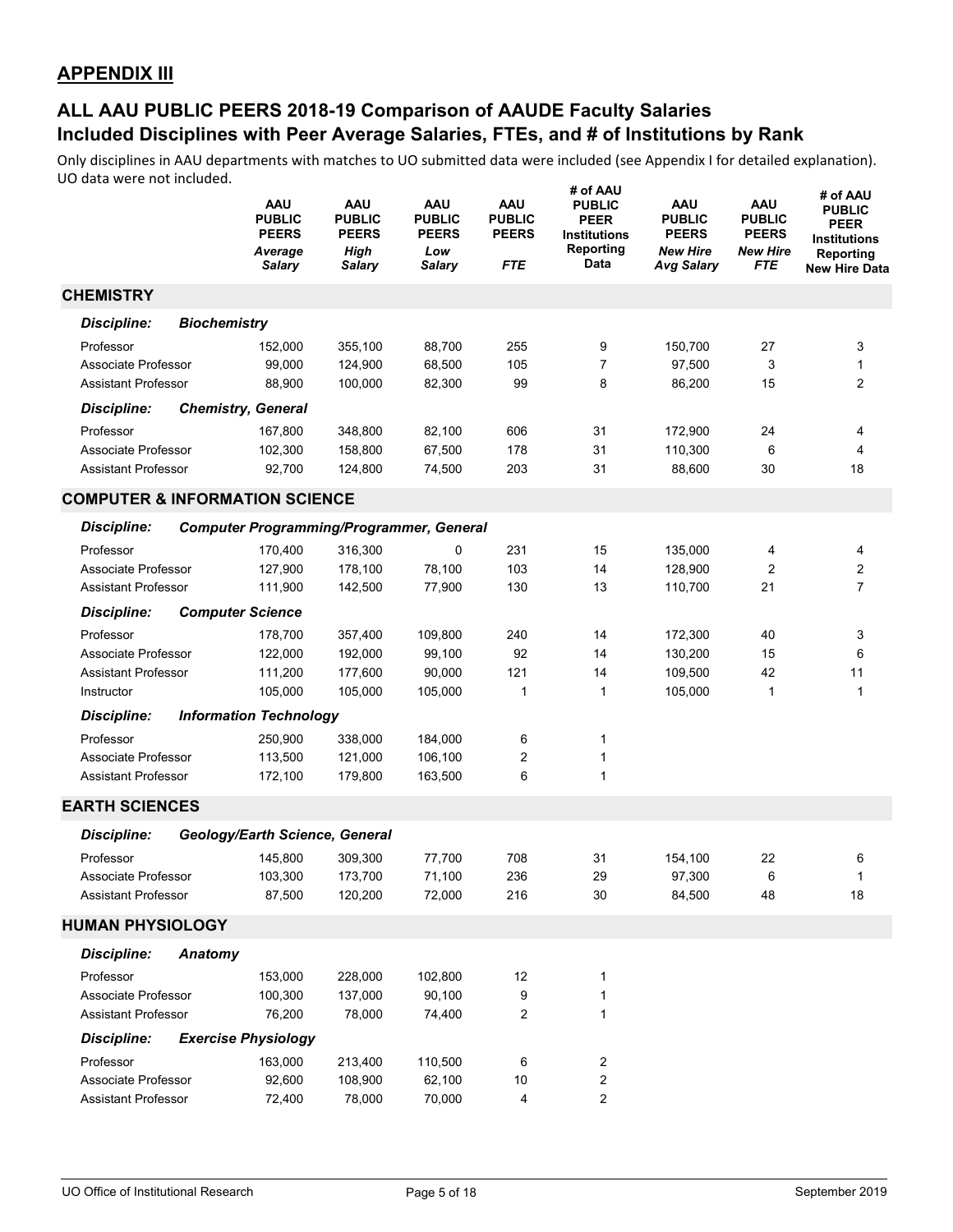|                            |                     | <b>AAU</b><br><b>PUBLIC</b><br><b>PEERS</b><br>Average<br>Salary | <b>AAU</b><br><b>PUBLIC</b><br><b>PEERS</b><br><b>High</b><br>Salary | AAU<br><b>PUBLIC</b><br><b>PEERS</b><br>Low<br>Salary | AAU<br><b>PUBLIC</b><br><b>PEERS</b><br><b>FTE</b> | # of AAU<br><b>PUBLIC</b><br><b>PEER</b><br><b>Institutions</b><br>Reporting<br>Data | AAU<br><b>PUBLIC</b><br><b>PEERS</b><br><b>New Hire</b><br><b>Avg Salary</b> | <b>AAU</b><br><b>PUBLIC</b><br><b>PEERS</b><br><b>New Hire</b><br>FTE | # of AAU<br><b>PUBLIC</b><br><b>PEER</b><br><b>Institutions</b><br>Reporting<br><b>New Hire Data</b> |
|----------------------------|---------------------|------------------------------------------------------------------|----------------------------------------------------------------------|-------------------------------------------------------|----------------------------------------------------|--------------------------------------------------------------------------------------|------------------------------------------------------------------------------|-----------------------------------------------------------------------|------------------------------------------------------------------------------------------------------|
| <b>Discipline:</b>         |                     | <b>Kinesiology and Exercise Science</b>                          |                                                                      |                                                       |                                                    |                                                                                      |                                                                              |                                                                       |                                                                                                      |
| Professor                  |                     | 136,800                                                          | 247,100                                                              | 77,000                                                | 88                                                 | 14                                                                                   | 147,300                                                                      | 13                                                                    | 4                                                                                                    |
| Associate Professor        |                     | 99,300                                                           | 143,100                                                              | 72,700                                                | 75                                                 | 14                                                                                   | 93,200                                                                       | 9                                                                     | 3                                                                                                    |
| <b>Assistant Professor</b> |                     | 78,500                                                           | 94,300                                                               | 63,500                                                | 75                                                 | 13                                                                                   | 77,400                                                                       | 25                                                                    | $\overline{7}$                                                                                       |
| <b>Discipline:</b>         |                     | <b>Physiology, General</b>                                       |                                                                      |                                                       |                                                    |                                                                                      |                                                                              |                                                                       |                                                                                                      |
| Professor                  |                     | 169,700                                                          | 435,400                                                              | 107,100                                               | 39                                                 | 5                                                                                    | 136,200                                                                      | 4                                                                     | 1                                                                                                    |
| Associate Professor        |                     | 107,900                                                          | 171,300                                                              | 79,700                                                | 23                                                 | 6                                                                                    | 111,500                                                                      | 5                                                                     | 1                                                                                                    |
| <b>Assistant Professor</b> |                     | 90,500                                                           | 117,900                                                              | 73,500                                                | 15                                                 | 5                                                                                    | 84,700                                                                       | 5                                                                     | $\overline{2}$                                                                                       |
| <b>MATHEMATICS</b>         |                     |                                                                  |                                                                      |                                                       |                                                    |                                                                                      |                                                                              |                                                                       |                                                                                                      |
| <b>Discipline:</b>         |                     | <b>Mathematics, General</b>                                      |                                                                      |                                                       |                                                    |                                                                                      |                                                                              |                                                                       |                                                                                                      |
| Professor                  |                     | 152,100                                                          | 472,000                                                              | 73,700                                                | 896                                                | 32                                                                                   | 136,300                                                                      | 51                                                                    | 4                                                                                                    |
| Associate Professor        |                     | 101,000                                                          | 175,000                                                              | 57,800                                                | 274                                                | 32                                                                                   | 111,100                                                                      | 15                                                                    | 5                                                                                                    |
| <b>Assistant Professor</b> |                     | 93,500                                                           | 126,900                                                              | 73,900                                                | 210                                                | 32                                                                                   | 92,400                                                                       | 54                                                                    | 23                                                                                                   |
| <b>Discipline:</b>         |                     | <b>Statistics, General</b>                                       |                                                                      |                                                       |                                                    |                                                                                      |                                                                              |                                                                       |                                                                                                      |
| Professor                  |                     | 166,100                                                          | 313,700                                                              | 82,300                                                | 179                                                | 23                                                                                   | 155,600                                                                      | 6                                                                     | 1                                                                                                    |
| Associate Professor        |                     | 111,300                                                          | 178,100                                                              | 81,400                                                | 81                                                 | 22                                                                                   | 102,900                                                                      | 3                                                                     | $\overline{2}$                                                                                       |
| <b>Assistant Professor</b> |                     | 103,000                                                          | 185,400                                                              | 39,800                                                | 122                                                | 23                                                                                   | 102,000                                                                      | 35                                                                    | 18                                                                                                   |
| <b>PHYSICS</b>             |                     |                                                                  |                                                                      |                                                       |                                                    |                                                                                      |                                                                              |                                                                       |                                                                                                      |
| <b>Discipline:</b>         | <b>Astronomy</b>    |                                                                  |                                                                      |                                                       |                                                    |                                                                                      |                                                                              |                                                                       |                                                                                                      |
| Professor                  |                     | 145,100                                                          | 266,300                                                              | 73,100                                                | 111                                                | 12                                                                                   | 111,000                                                                      | 6                                                                     | 1                                                                                                    |
| Associate Professor        |                     | 104,500                                                          | 145,800                                                              | 80,900                                                | 29                                                 | 11                                                                                   | 85,700                                                                       | 2                                                                     | $\boldsymbol{2}$                                                                                     |
| <b>Assistant Professor</b> |                     | 92,900                                                           | 115,000                                                              | 81,500                                                | 40                                                 | 10                                                                                   | 85,300                                                                       | 10                                                                    | 5                                                                                                    |
| <b>Discipline:</b>         | <b>Astrophysics</b> |                                                                  |                                                                      |                                                       |                                                    |                                                                                      |                                                                              |                                                                       |                                                                                                      |
| Professor                  |                     | 142,100                                                          | 190,200                                                              | 102,800                                               | 14                                                 | 1                                                                                    |                                                                              |                                                                       |                                                                                                      |
| Associate Professor        |                     | 109,800                                                          | 114,000                                                              | 106,000                                               | 3                                                  | 1                                                                                    |                                                                              |                                                                       |                                                                                                      |
| <b>Assistant Professor</b> |                     | 95,900                                                           | 100,200                                                              | 90,000                                                | 8                                                  | 1                                                                                    | 92,000                                                                       | 2                                                                     | 1                                                                                                    |
| <b>Discipline:</b>         |                     | <b>Optics/Optical Sciences</b>                                   |                                                                      |                                                       |                                                    |                                                                                      |                                                                              |                                                                       |                                                                                                      |
| Professor                  |                     | 153,400                                                          | 331,100                                                              | 108,100                                               | 17                                                 | 1                                                                                    |                                                                              |                                                                       |                                                                                                      |
| Associate Professor        |                     | 116,100                                                          | 154,700                                                              | 99,900                                                | 7                                                  | 1                                                                                    | 105,000                                                                      | 1                                                                     | 1                                                                                                    |
| <b>Assistant Professor</b> |                     | 90,500                                                           | 92,100                                                               | 90,000                                                | 5                                                  | 1                                                                                    | 90,000                                                                       | 2                                                                     | 1                                                                                                    |
| <b>Discipline:</b>         |                     | <b>Physics, General</b>                                          |                                                                      |                                                       |                                                    |                                                                                      |                                                                              |                                                                       |                                                                                                      |
| Professor                  |                     | 153,500                                                          | 503,000                                                              | 66,300                                                | 911                                                | 33                                                                                   | 156,300                                                                      | 45                                                                    | 6                                                                                                    |
| Associate Professor        |                     | 105,200                                                          | 172,500                                                              | 72,300                                                | 204                                                | 32                                                                                   | 115,700                                                                      | 7                                                                     | 4                                                                                                    |
| <b>Assistant Professor</b> |                     | 96,000                                                           | 155,000                                                              | 73,000                                                | 197                                                | 32                                                                                   | 97,200                                                                       | 34                                                                    | 17                                                                                                   |
| <b>PSYCHOLOGY</b>          |                     |                                                                  |                                                                      |                                                       |                                                    |                                                                                      |                                                                              |                                                                       |                                                                                                      |
| <b>Discipline:</b>         |                     | Psychology, General                                              |                                                                      |                                                       |                                                    |                                                                                      |                                                                              |                                                                       |                                                                                                      |
| Professor                  |                     | 157,900                                                          | 408,800                                                              | 62,500                                                | 656                                                | 32                                                                                   | 143,500                                                                      | 35                                                                    | 5                                                                                                    |
| Associate Professor        |                     | 99,800                                                           | 145,900                                                              | 61,700                                                | 264                                                | 32                                                                                   | 94,300                                                                       | 12                                                                    | 3                                                                                                    |
| <b>Assistant Professor</b> |                     | 87,400                                                           | 120,400                                                              | 63,200                                                | 222                                                | 32                                                                                   | 85,000                                                                       | 41                                                                    | 20                                                                                                   |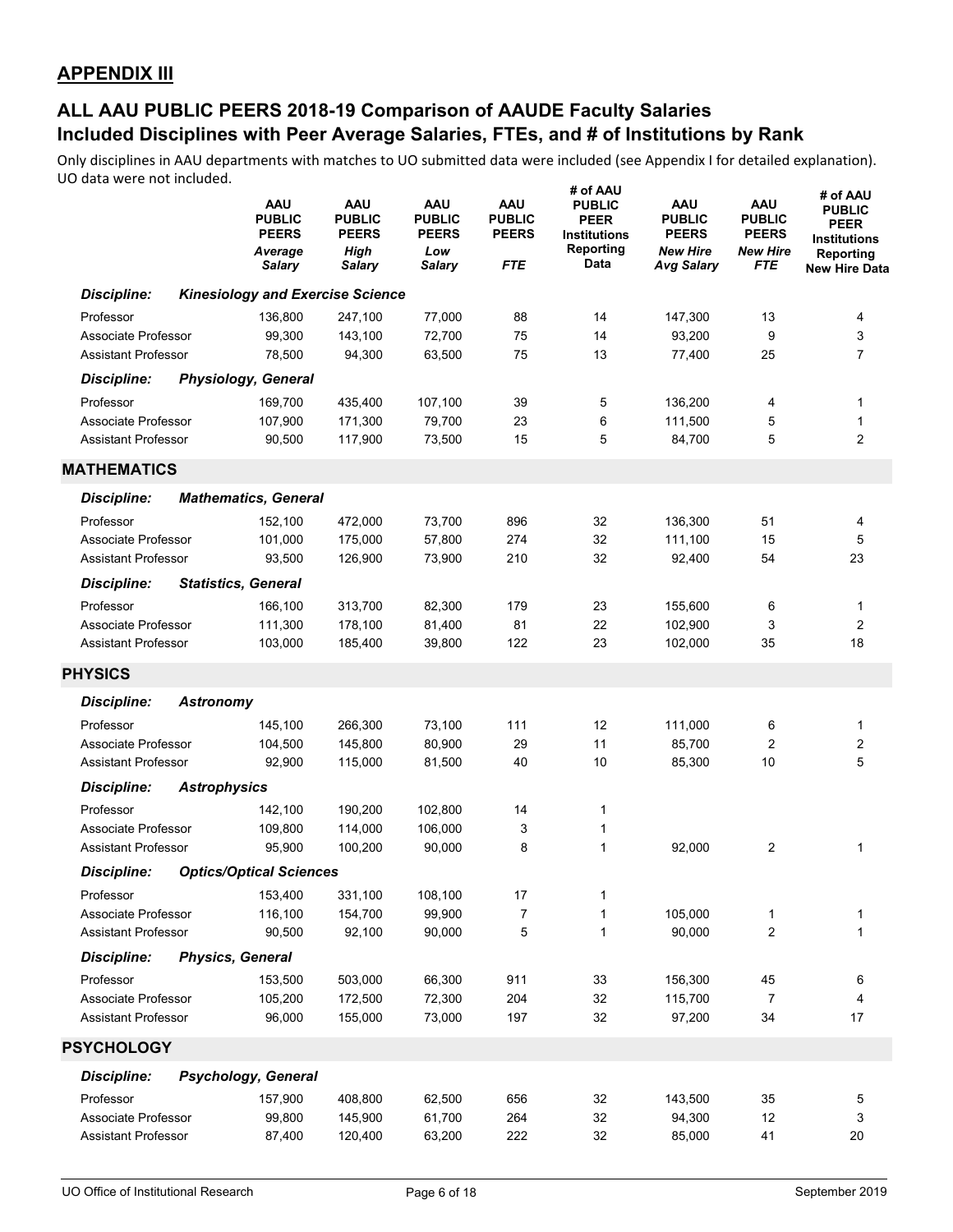|                              |              | <b>AAU</b><br><b>PUBLIC</b><br><b>PEERS</b><br>Average<br>Salary | AAU<br><b>PUBLIC</b><br><b>PEERS</b><br>High<br>Salary | AAU<br><b>PUBLIC</b><br><b>PEERS</b><br>Low<br><b>Salary</b> | AAU<br><b>PUBLIC</b><br><b>PEERS</b><br><b>FTE</b> | # of AAU<br><b>PUBLIC</b><br><b>PEER</b><br><b>Institutions</b><br>Reporting<br>Data | AAU<br><b>PUBLIC</b><br><b>PEERS</b><br><b>New Hire</b><br>Avg Salary | AAU<br><b>PUBLIC</b><br><b>PEERS</b><br><b>New Hire</b><br><b>FTE</b> | # of AAU<br><b>PUBLIC</b><br><b>PEER</b><br><b>Institutions</b><br>Reporting<br><b>New Hire Data</b> |
|------------------------------|--------------|------------------------------------------------------------------|--------------------------------------------------------|--------------------------------------------------------------|----------------------------------------------------|--------------------------------------------------------------------------------------|-----------------------------------------------------------------------|-----------------------------------------------------------------------|------------------------------------------------------------------------------------------------------|
| <b>CAS Social Sciences</b>   |              |                                                                  |                                                        |                                                              |                                                    |                                                                                      |                                                                       |                                                                       |                                                                                                      |
| <b>ANTHROPOLOGY</b>          |              |                                                                  |                                                        |                                                              |                                                    |                                                                                      |                                                                       |                                                                       |                                                                                                      |
| <b>Discipline:</b>           | Anthropology |                                                                  |                                                        |                                                              |                                                    |                                                                                      |                                                                       |                                                                       |                                                                                                      |
| Professor                    |              | 141,100                                                          | 313,600                                                | 79,700                                                       | 278                                                | 30                                                                                   | 110,500                                                               | 15                                                                    | 2                                                                                                    |
| Associate Professor          |              | 92,700                                                           | 206,300                                                | 58,900                                                       | 217                                                | 31                                                                                   | 103,000                                                               | 10                                                                    | $\overline{4}$                                                                                       |
| <b>Assistant Professor</b>   |              | 82,500                                                           | 136,500                                                | 64,000                                                       | 109                                                | 29                                                                                   | 78,400                                                                | 17                                                                    | 12                                                                                                   |
| <b>ECONOMICS</b>             |              |                                                                  |                                                        |                                                              |                                                    |                                                                                      |                                                                       |                                                                       |                                                                                                      |
| <b>Discipline:</b>           |              | <b>Economics, General</b>                                        |                                                        |                                                              |                                                    |                                                                                      |                                                                       |                                                                       |                                                                                                      |
| Professor                    |              | 242,200                                                          | 447,700                                                | 109,200                                                      | 384                                                | 31                                                                                   | 251,600                                                               | 15                                                                    | 8                                                                                                    |
| Associate Professor          |              | 163,700                                                          | 375,000                                                | 78,100                                                       | 171                                                | 31                                                                                   | 183,200                                                               | 14                                                                    | $\overline{7}$                                                                                       |
| Assistant Professor          |              | 138,600                                                          | 203,500                                                | 98,000                                                       | 206                                                | 31                                                                                   | 143,000                                                               | 35                                                                    | 15                                                                                                   |
| <b>ENVIRONMENTAL STUDIES</b> |              |                                                                  |                                                        |                                                              |                                                    |                                                                                      |                                                                       |                                                                       |                                                                                                      |
| <b>Discipline:</b>           |              | <b>Environmental Studies</b>                                     |                                                        |                                                              |                                                    |                                                                                      |                                                                       |                                                                       |                                                                                                      |
| Professor                    |              | 161,600                                                          | 276,000                                                | 90,100                                                       | 50                                                 | 8                                                                                    |                                                                       |                                                                       |                                                                                                      |
| Associate Professor          |              | 110,800                                                          | 136,300                                                | 83.100                                                       | 27                                                 | 8                                                                                    |                                                                       |                                                                       |                                                                                                      |
| <b>Assistant Professor</b>   |              | 95,200                                                           | 132,000                                                | 72,600                                                       | 34                                                 | $\overline{7}$                                                                       | 104,900                                                               | 3                                                                     | 2                                                                                                    |
| <b>ETHNIC STUDIES</b>        |              |                                                                  |                                                        |                                                              |                                                    |                                                                                      |                                                                       |                                                                       |                                                                                                      |
| <b>Discipline:</b>           |              | <b>African-American/Black Studies</b>                            |                                                        |                                                              |                                                    |                                                                                      |                                                                       |                                                                       |                                                                                                      |
| Professor                    |              | 145,900                                                          | 350,300                                                | 93,100                                                       | 47                                                 | 16                                                                                   | 158,200                                                               | 4                                                                     | 3                                                                                                    |
| Associate Professor          |              | 111,000                                                          | 250,000                                                | 52,500                                                       | 65                                                 | 18                                                                                   | 104,600                                                               | 6                                                                     | 3                                                                                                    |
| <b>Assistant Professor</b>   |              | 80,200                                                           | 101,700                                                | 63,700                                                       | 44                                                 | 17                                                                                   | 78,300                                                                | 8                                                                     | 6                                                                                                    |
| <b>Discipline:</b>           |              | <b>American Indian/Native American Studies</b>                   |                                                        |                                                              |                                                    |                                                                                      |                                                                       |                                                                       |                                                                                                      |
| Professor                    |              | 134,900                                                          | 209,100                                                | 99,800                                                       | 9                                                  | 4                                                                                    |                                                                       |                                                                       |                                                                                                      |
| Associate Professor          |              | 100,600                                                          | 122,300                                                | 81,300                                                       | 8                                                  | 5                                                                                    | 95,000                                                                | 1                                                                     | 1                                                                                                    |
| <b>Assistant Professor</b>   |              | 86,500                                                           | 89,900                                                 | 80,000                                                       | 5                                                  | 3                                                                                    | 80.000                                                                | 1                                                                     | 1                                                                                                    |
| Discipline:                  |              | American/United States Studies/Civilization                      |                                                        |                                                              |                                                    |                                                                                      |                                                                       |                                                                       |                                                                                                      |
| Professor                    |              | 138,800                                                          | 214,000                                                | 91,000                                                       | 32                                                 | 10                                                                                   | 92,400                                                                | 1                                                                     | 1                                                                                                    |
| Associate Professor          |              | 96,900                                                           | 155,400                                                | 69,900                                                       | 44                                                 | $10$                                                                                 | 97,100                                                                | 2                                                                     | 2                                                                                                    |
| <b>Assistant Professor</b>   |              | 74,700                                                           | 93,000                                                 | 64,200                                                       | 22                                                 | 9                                                                                    | 77,600                                                                | 5                                                                     | 4                                                                                                    |
| <b>Discipline:</b>           |              | <b>Asian-American Studies</b>                                    |                                                        |                                                              |                                                    |                                                                                      |                                                                       |                                                                       |                                                                                                      |
| Professor                    |              | 141,200                                                          | 288,300                                                | 116,500                                                      | 14                                                 | 4                                                                                    |                                                                       |                                                                       |                                                                                                      |
| Associate Professor          |              | 116,100                                                          | 163,700                                                | 92,000                                                       | 13                                                 | 5                                                                                    | 116,900                                                               | 2                                                                     | 2                                                                                                    |
| <b>Discipline:</b>           |              | <b>Ethnic Studies</b>                                            |                                                        |                                                              |                                                    |                                                                                      |                                                                       |                                                                       |                                                                                                      |
| Professor                    |              | 170,000                                                          | 316,300                                                | 110,700                                                      | 6                                                  | 2                                                                                    |                                                                       |                                                                       |                                                                                                      |
| Associate Professor          |              | 127,200                                                          | 160,600                                                | 94,200                                                       | $10\,$                                             | 2                                                                                    |                                                                       |                                                                       |                                                                                                      |
| Assistant Professor          |              | 80,400                                                           | 88,800                                                 | 74,000                                                       | $\overline{7}$                                     | $\mathbf{2}$                                                                         |                                                                       |                                                                       |                                                                                                      |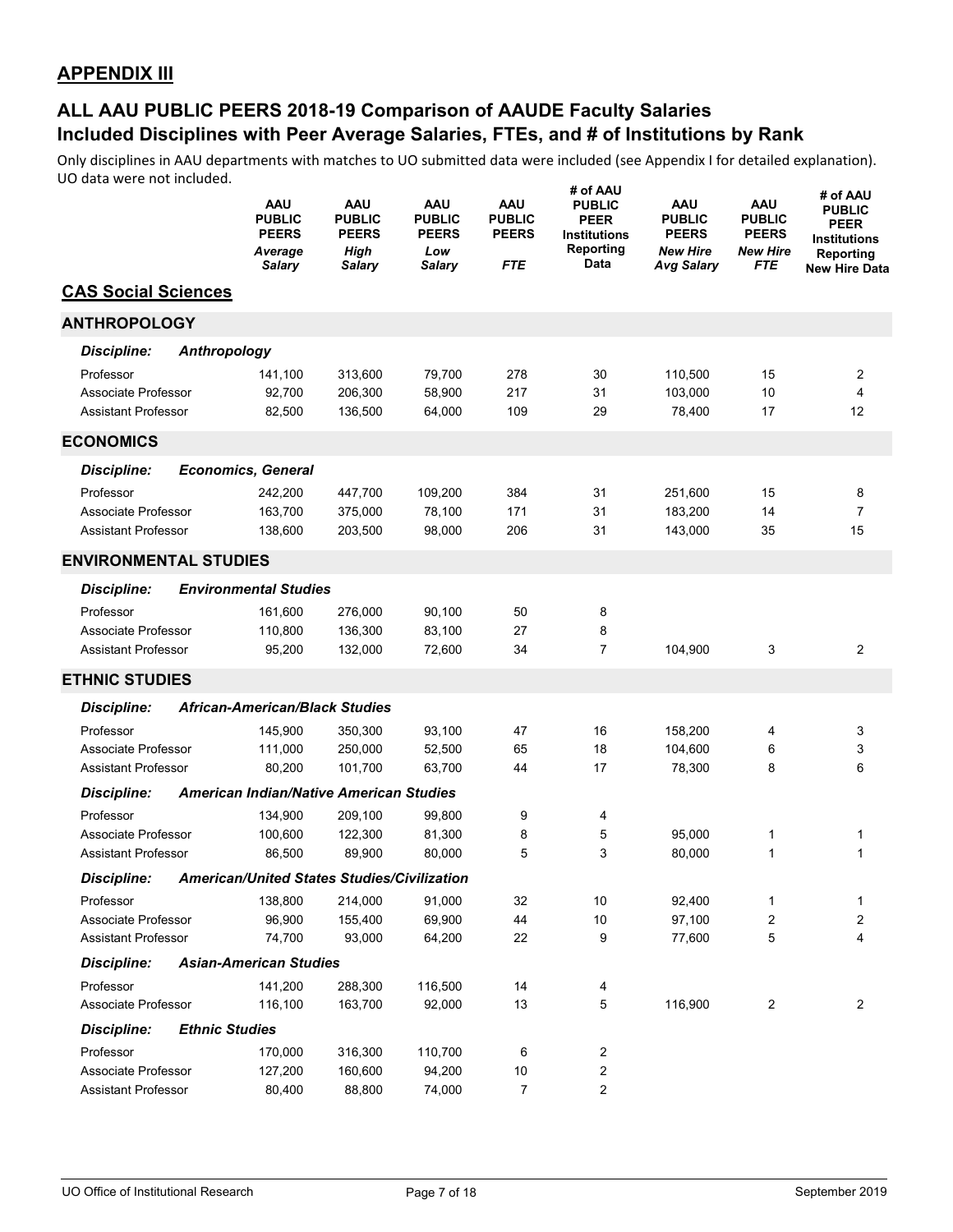|                              |           | AAU<br><b>PUBLIC</b><br><b>PEERS</b><br>Average<br><b>Salary</b> | AAU<br><b>PUBLIC</b><br><b>PEERS</b><br>High<br>Salary | AAU<br><b>PUBLIC</b><br><b>PEERS</b><br>Low<br><b>Salary</b> | <b>AAU</b><br><b>PUBLIC</b><br><b>PEERS</b><br>FTE | # of AAU<br><b>PUBLIC</b><br><b>PEER</b><br><b>Institutions</b><br>Reporting<br>Data | <b>AAU</b><br><b>PUBLIC</b><br><b>PEERS</b><br><b>New Hire</b><br><b>Avg Salary</b> | <b>AAU</b><br><b>PUBLIC</b><br><b>PEERS</b><br><b>New Hire</b><br>FTE | # of AAU<br><b>PUBLIC</b><br><b>PEER</b><br><b>Institutions</b><br>Reporting<br><b>New Hire Data</b> |
|------------------------------|-----------|------------------------------------------------------------------|--------------------------------------------------------|--------------------------------------------------------------|----------------------------------------------------|--------------------------------------------------------------------------------------|-------------------------------------------------------------------------------------|-----------------------------------------------------------------------|------------------------------------------------------------------------------------------------------|
| <b>Discipline:</b>           |           | Ethnic, Cultural Minority, and Gender Studies, Other             |                                                        |                                                              |                                                    |                                                                                      |                                                                                     |                                                                       |                                                                                                      |
| Professor                    |           | 149,300                                                          | 278,200                                                | 107,400                                                      | 16                                                 | 6                                                                                    | 142,600                                                                             | 1                                                                     | 1                                                                                                    |
| Associate Professor          |           | 113,300                                                          | 178,000                                                | 86,100                                                       | 20                                                 | 6                                                                                    |                                                                                     |                                                                       |                                                                                                      |
| <b>Assistant Professor</b>   |           | 91,000                                                           | 116,400                                                | 79,100                                                       | 17                                                 | 6                                                                                    | 84,000                                                                              | 3                                                                     | 3                                                                                                    |
| <b>Discipline:</b>           |           |                                                                  |                                                        |                                                              |                                                    | Hispanic-American, Puerto Rican, and Mexican-American/Chicano Studies                |                                                                                     |                                                                       |                                                                                                      |
| Professor                    |           | 169,900                                                          | 265,900                                                | 108,800                                                      | 19                                                 | 9                                                                                    | 133,900                                                                             | 1                                                                     | 1                                                                                                    |
| Associate Professor          |           | 104,400                                                          | 165,000                                                | 79,000                                                       | 36                                                 | 10                                                                                   | 102,000                                                                             | 6                                                                     | 3                                                                                                    |
| <b>Assistant Professor</b>   |           | 84,800                                                           | 107,800                                                | 72,000                                                       | 19                                                 | 9                                                                                    | 81,000                                                                              | 4                                                                     | 3                                                                                                    |
| <b>GEOGRAPHY</b>             |           |                                                                  |                                                        |                                                              |                                                    |                                                                                      |                                                                                     |                                                                       |                                                                                                      |
| <b>Discipline:</b>           | Geography |                                                                  |                                                        |                                                              |                                                    |                                                                                      |                                                                                     |                                                                       |                                                                                                      |
| Professor                    |           | 147,300                                                          | 294,400                                                | 83,000                                                       | 144                                                | 22                                                                                   | 138,500                                                                             | 9                                                                     | 2                                                                                                    |
| Associate Professor          |           | 94,500                                                           | 144,300                                                | 63,100                                                       | 115                                                | 22                                                                                   | 83,500                                                                              | 3                                                                     | 2                                                                                                    |
| <b>Assistant Professor</b>   |           | 81,700                                                           | 119,100                                                | 65,000                                                       | 68                                                 | 20                                                                                   | 76,100                                                                              | 13                                                                    | $\overline{7}$                                                                                       |
| <b>HISTORY</b>               |           |                                                                  |                                                        |                                                              |                                                    |                                                                                      |                                                                                     |                                                                       |                                                                                                      |
| <b>Discipline:</b>           |           | <b>American History</b>                                          |                                                        |                                                              |                                                    |                                                                                      |                                                                                     |                                                                       |                                                                                                      |
| Professor                    |           | 138,500                                                          | 176,900                                                | 106,900                                                      | 34                                                 | 1                                                                                    |                                                                                     |                                                                       |                                                                                                      |
| Associate Professor          |           | 100,200                                                          | 130,100                                                | 85,100                                                       | 20                                                 | 1                                                                                    |                                                                                     |                                                                       |                                                                                                      |
| <b>Assistant Professor</b>   |           | 81,900                                                           | 81,900                                                 | 81,900                                                       | $\overline{2}$                                     | 1                                                                                    |                                                                                     |                                                                       |                                                                                                      |
| <b>Discipline:</b>           |           | <b>European History</b>                                          |                                                        |                                                              |                                                    |                                                                                      |                                                                                     |                                                                       |                                                                                                      |
| Associate Professor          |           | 113,500                                                          | 113,500                                                | 113,500                                                      | 2                                                  | 1                                                                                    |                                                                                     |                                                                       |                                                                                                      |
| <b>Discipline:</b>           |           | <b>History, General</b>                                          |                                                        |                                                              |                                                    |                                                                                      |                                                                                     |                                                                       |                                                                                                      |
| Professor                    |           | 145,500                                                          | 350,300                                                | 68,200                                                       | 978                                                | 31                                                                                   | 134,500                                                                             | 54                                                                    | 5                                                                                                    |
| Associate Professor          |           | 96,000                                                           | 169,000                                                | 46,200                                                       | 824                                                | 31                                                                                   | 104,800                                                                             | 38                                                                    | 9                                                                                                    |
| <b>Assistant Professor</b>   |           | 78,500                                                           | 116,700                                                | 47,900                                                       | 282                                                | 31                                                                                   | 79,300                                                                              | 54                                                                    | 18                                                                                                   |
| <b>INTERNATIONAL STUDIES</b> |           |                                                                  |                                                        |                                                              |                                                    |                                                                                      |                                                                                     |                                                                       |                                                                                                      |
| <b>Discipline:</b>           |           | <b>International/Global Studies</b>                              |                                                        |                                                              |                                                    |                                                                                      |                                                                                     |                                                                       |                                                                                                      |
| Professor                    |           | 135,000                                                          | 221,200                                                | 92,300                                                       | $16\,$                                             | 5                                                                                    | 110,800                                                                             | 1                                                                     | 1                                                                                                    |
| Associate Professor          |           | 93,800                                                           | 142,400                                                | 67,800                                                       | 25                                                 | 5                                                                                    | 140,000                                                                             | 2                                                                     | 1                                                                                                    |
| <b>Assistant Professor</b>   |           | 74,800                                                           | 86,700                                                 | 62,900                                                       | 18                                                 | 3                                                                                    | 70,000                                                                              | 1                                                                     | 1                                                                                                    |
| POLITICAL SCIENCE            |           |                                                                  |                                                        |                                                              |                                                    |                                                                                      |                                                                                     |                                                                       |                                                                                                      |
| <b>Discipline:</b>           |           | <b>Political Science and Government, General</b>                 |                                                        |                                                              |                                                    |                                                                                      |                                                                                     |                                                                       |                                                                                                      |
| Professor                    |           | 174,300                                                          | 345,700                                                | 55,400                                                       | 372                                                | 32                                                                                   | 182,300                                                                             | 12                                                                    | 4                                                                                                    |
| Associate Professor          |           | 111,500                                                          | 216,600                                                | 48,200                                                       | 279                                                | 32                                                                                   | 113,800                                                                             | 13                                                                    | 7                                                                                                    |
| <b>Assistant Professor</b>   |           | 91,100                                                           | 162,200                                                | 64,000                                                       | 174                                                | 32                                                                                   | 90,900                                                                              | 33                                                                    | 19                                                                                                   |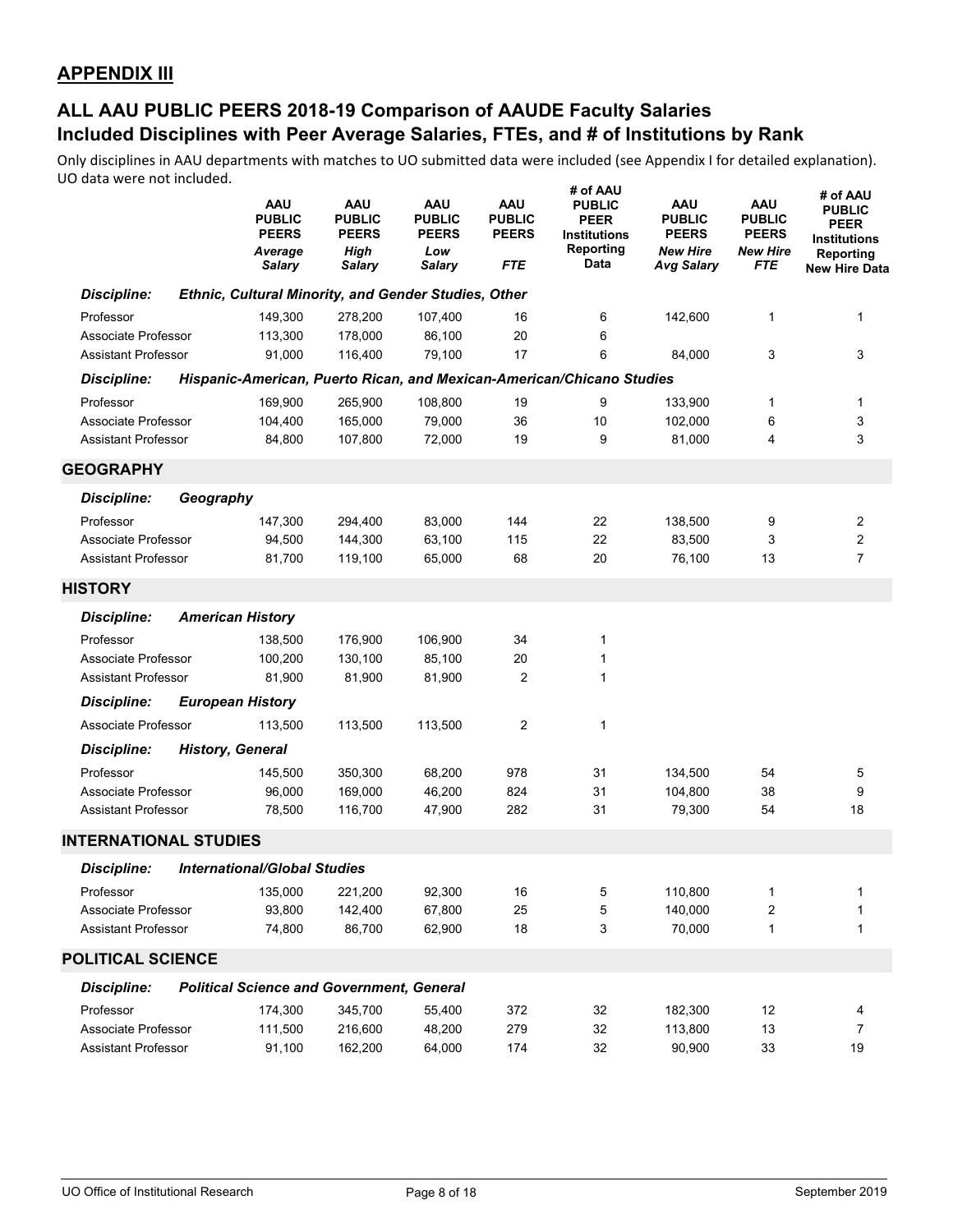|                                     | <b>AAU</b><br><b>PUBLIC</b><br><b>PEERS</b><br>Average<br>Salary | AAU<br><b>PUBLIC</b><br><b>PEERS</b><br>High<br><b>Salary</b> | AAU<br><b>PUBLIC</b><br><b>PEERS</b><br>Low<br><b>Salary</b> | <b>AAU</b><br><b>PUBLIC</b><br><b>PEERS</b><br><b>FTE</b> | # OT AAU<br><b>PUBLIC</b><br><b>PEER</b><br><b>Institutions</b><br>Reporting<br><b>Data</b> | <b>AAU</b><br><b>PUBLIC</b><br><b>PEERS</b><br><b>New Hire</b><br><b>Avg Salary</b> | <b>AAU</b><br><b>PUBLIC</b><br><b>PEERS</b><br><b>New Hire</b><br><b>FTE</b> | # of AAU<br><b>PUBLIC</b><br><b>PEER</b><br><b>Institutions</b><br>Reporting<br><b>New Hire Data</b> |
|-------------------------------------|------------------------------------------------------------------|---------------------------------------------------------------|--------------------------------------------------------------|-----------------------------------------------------------|---------------------------------------------------------------------------------------------|-------------------------------------------------------------------------------------|------------------------------------------------------------------------------|------------------------------------------------------------------------------------------------------|
| <b>SOCIOLOGY</b>                    |                                                                  |                                                               |                                                              |                                                           |                                                                                             |                                                                                     |                                                                              |                                                                                                      |
| <b>Sociology</b><br>Discipline:     |                                                                  |                                                               |                                                              |                                                           |                                                                                             |                                                                                     |                                                                              |                                                                                                      |
| Professor                           | 161,200                                                          | 525,100                                                       | 76,600                                                       | 366                                                       | 31                                                                                          | 155,400                                                                             | 10                                                                           | 5                                                                                                    |
| Associate Professor                 | 101,600                                                          | 187,500                                                       | 61,200                                                       | 175                                                       | 31                                                                                          | 97,200                                                                              | 7                                                                            | $\overline{2}$                                                                                       |
| <b>Assistant Professor</b>          | 89,600                                                           | 145,100                                                       | 65,000                                                       | 141                                                       | 30                                                                                          | 90,800                                                                              | 19                                                                           | 16                                                                                                   |
| <b>WOMEN'S &amp; GENDER STUDIES</b> |                                                                  |                                                               |                                                              |                                                           |                                                                                             |                                                                                     |                                                                              |                                                                                                      |
| <b>Discipline:</b>                  | <b>Women's Studies</b>                                           |                                                               |                                                              |                                                           |                                                                                             |                                                                                     |                                                                              |                                                                                                      |
| Professor                           | 138,400                                                          | 251,700                                                       | 92,700                                                       | 50                                                        | 18                                                                                          | 152,200                                                                             | 2                                                                            | 1                                                                                                    |
| Associate Professor                 | 96,400                                                           | 150,000                                                       | 67,800                                                       | 66                                                        | 18                                                                                          | 99,900                                                                              | 6                                                                            | $\overline{2}$                                                                                       |
| <b>Assistant Professor</b>          | 77,200                                                           | 94.600                                                        | 65,000                                                       | 38                                                        | 17                                                                                          | 73.400                                                                              | 6                                                                            | 4                                                                                                    |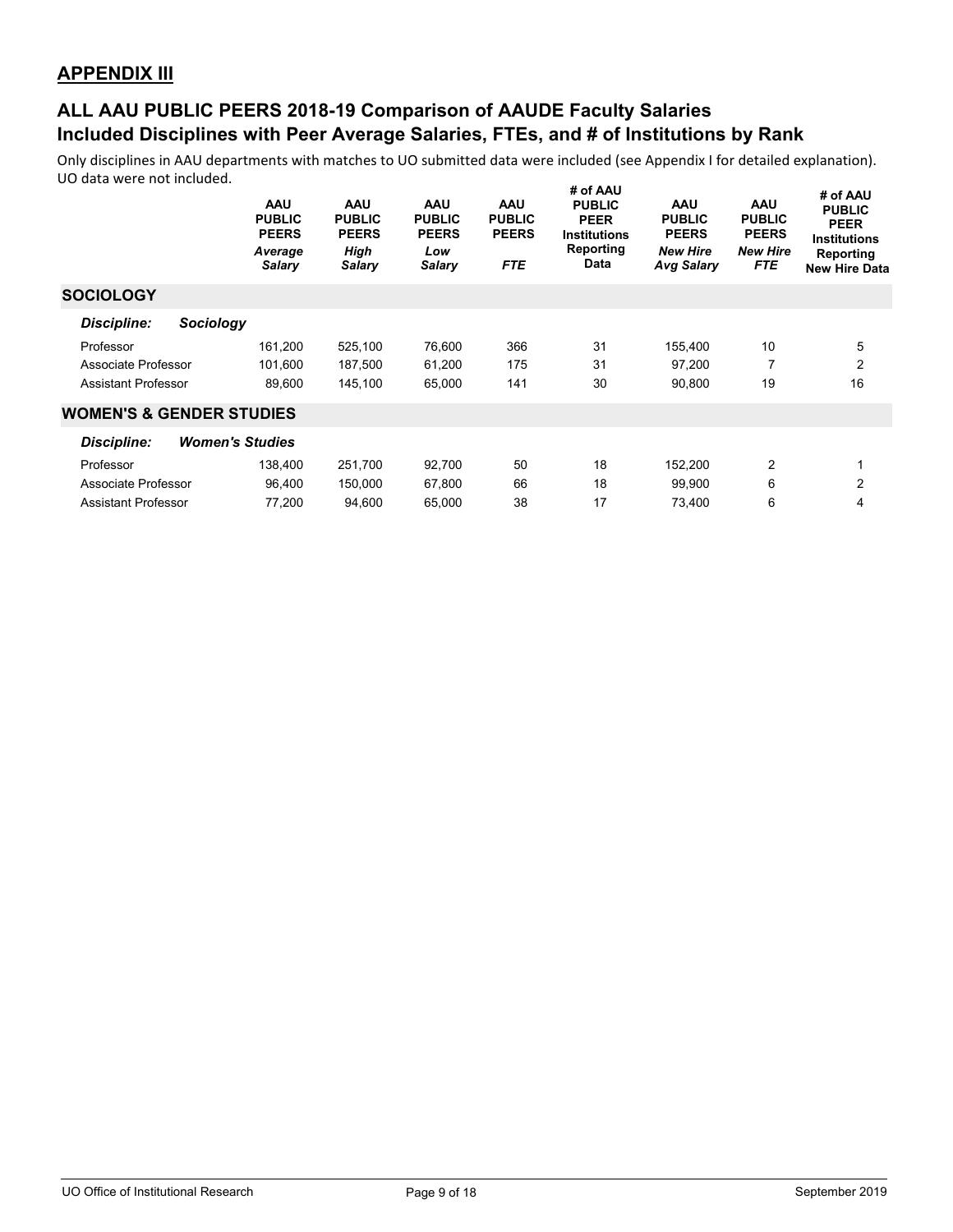# **Included Disciplines with Peer Average Salaries, FTEs, and # of Institutions by Rank ALL AAU PUBLIC PEERS 2018-19 Comparison of AAUDE Faculty Salaries**

|                                                           | <b>AAU</b><br><b>PUBLIC</b><br><b>PEERS</b><br>Average<br>Salary | <b>AAU</b><br><b>PUBLIC</b><br><b>PEERS</b><br>High<br><b>Salary</b> | <b>AAU</b><br><b>PUBLIC</b><br><b>PEERS</b><br>Low<br><b>Salary</b> | <b>AAU</b><br><b>PUBLIC</b><br><b>PEERS</b><br><b>FTE</b> | # of AAU<br><b>PUBLIC</b><br><b>PEER</b><br><b>Institutions</b><br>Reporting<br>Data | <b>AAU</b><br><b>PUBLIC</b><br><b>PEERS</b><br><b>New Hire</b><br><b>Avg Salary</b> | <b>AAU</b><br><b>PUBLIC</b><br><b>PEERS</b><br><b>New Hire</b><br><b>FTE</b> | # of AAU<br><b>PUBLIC</b><br><b>PEER</b><br><b>Institutions</b><br>Reporting<br><b>New Hire Data</b> |
|-----------------------------------------------------------|------------------------------------------------------------------|----------------------------------------------------------------------|---------------------------------------------------------------------|-----------------------------------------------------------|--------------------------------------------------------------------------------------|-------------------------------------------------------------------------------------|------------------------------------------------------------------------------|------------------------------------------------------------------------------------------------------|
| <b>DSGN Dept of the History of Art &amp; Architecture</b> |                                                                  |                                                                      |                                                                     |                                                           |                                                                                      |                                                                                     |                                                                              |                                                                                                      |
| <b>HISTORY OF ART &amp; ARCHITECTURE</b>                  |                                                                  |                                                                      |                                                                     |                                                           |                                                                                      |                                                                                     |                                                                              |                                                                                                      |
| Discipline:                                               | Art History, Criticism and Conservation                          |                                                                      |                                                                     |                                                           |                                                                                      |                                                                                     |                                                                              |                                                                                                      |
| Professor                                                 | 134.400                                                          | 265.900                                                              | 83,000                                                              | 108                                                       | 17                                                                                   | 135,200                                                                             | 1                                                                            | 1                                                                                                    |
| Associate Professor                                       | 87,700                                                           | 159,600                                                              | 68,200                                                              | 104                                                       | 18                                                                                   | 83.000                                                                              | 2                                                                            | 1                                                                                                    |
| <b>Assistant Professor</b>                                | 74,800                                                           | 93,800                                                               | 60,400                                                              | 48                                                        | 18                                                                                   | 77,700                                                                              | 6                                                                            | 6                                                                                                    |
| <b>DSGN School of Architecture &amp; Environment</b>      |                                                                  |                                                                      |                                                                     |                                                           |                                                                                      |                                                                                     |                                                                              |                                                                                                      |
| <b>ARCHITECTURE &amp; INTERIOR ARCH</b>                   |                                                                  |                                                                      |                                                                     |                                                           |                                                                                      |                                                                                     |                                                                              |                                                                                                      |
| <b>Discipline:</b><br><b>Architecture</b>                 |                                                                  |                                                                      |                                                                     |                                                           |                                                                                      |                                                                                     |                                                                              |                                                                                                      |
| Professor                                                 | 132,400                                                          | 232,900                                                              | 84,100                                                              | 107                                                       | 16                                                                                   | 128,200                                                                             | 2                                                                            | 2                                                                                                    |
| Associate Professor                                       | 95,600                                                           | 140,400                                                              | 63,500                                                              | 143                                                       | 16                                                                                   | 95.000                                                                              | 3                                                                            | 3                                                                                                    |
| Assistant Professor                                       | 77,500                                                           | 110,000                                                              | 65,000                                                              | 101                                                       | 16                                                                                   | 77,500                                                                              | 14                                                                           | $\overline{7}$                                                                                       |
| <b>HISTORIC PRESERVATION</b>                              |                                                                  |                                                                      |                                                                     |                                                           |                                                                                      |                                                                                     |                                                                              |                                                                                                      |
| Discipline:                                               | <b>Historic Preservation and Conservation</b>                    |                                                                      |                                                                     |                                                           |                                                                                      |                                                                                     |                                                                              |                                                                                                      |
| Associate Professor                                       | 100,100                                                          | 108,600                                                              | 91,500                                                              | 2                                                         | 1                                                                                    |                                                                                     |                                                                              |                                                                                                      |
| <b>Assistant Professor</b>                                | 92,000                                                           | 92,000                                                               | 92,000                                                              | $\mathbf{1}$                                              | $\mathbf{1}$                                                                         |                                                                                     |                                                                              |                                                                                                      |
| <b>LANDSCAPE ARCHITECTURE</b>                             |                                                                  |                                                                      |                                                                     |                                                           |                                                                                      |                                                                                     |                                                                              |                                                                                                      |
| <b>Discipline:</b>                                        | <b>Landscape Architecture</b>                                    |                                                                      |                                                                     |                                                           |                                                                                      |                                                                                     |                                                                              |                                                                                                      |
| Professor                                                 | 115,600                                                          | 160,700                                                              | 94,100                                                              | 24                                                        | 8                                                                                    | 124,600                                                                             | 3                                                                            | 1                                                                                                    |
| Associate Professor                                       | 98,000                                                           | 133.700                                                              | 74,000                                                              | 32                                                        | 10                                                                                   | 88.900                                                                              | 2                                                                            | 1                                                                                                    |
| <b>Assistant Professor</b>                                | 78,000                                                           | 106,100                                                              | 63.000                                                              | 20                                                        | 8                                                                                    | 72.000                                                                              | 4                                                                            | 3                                                                                                    |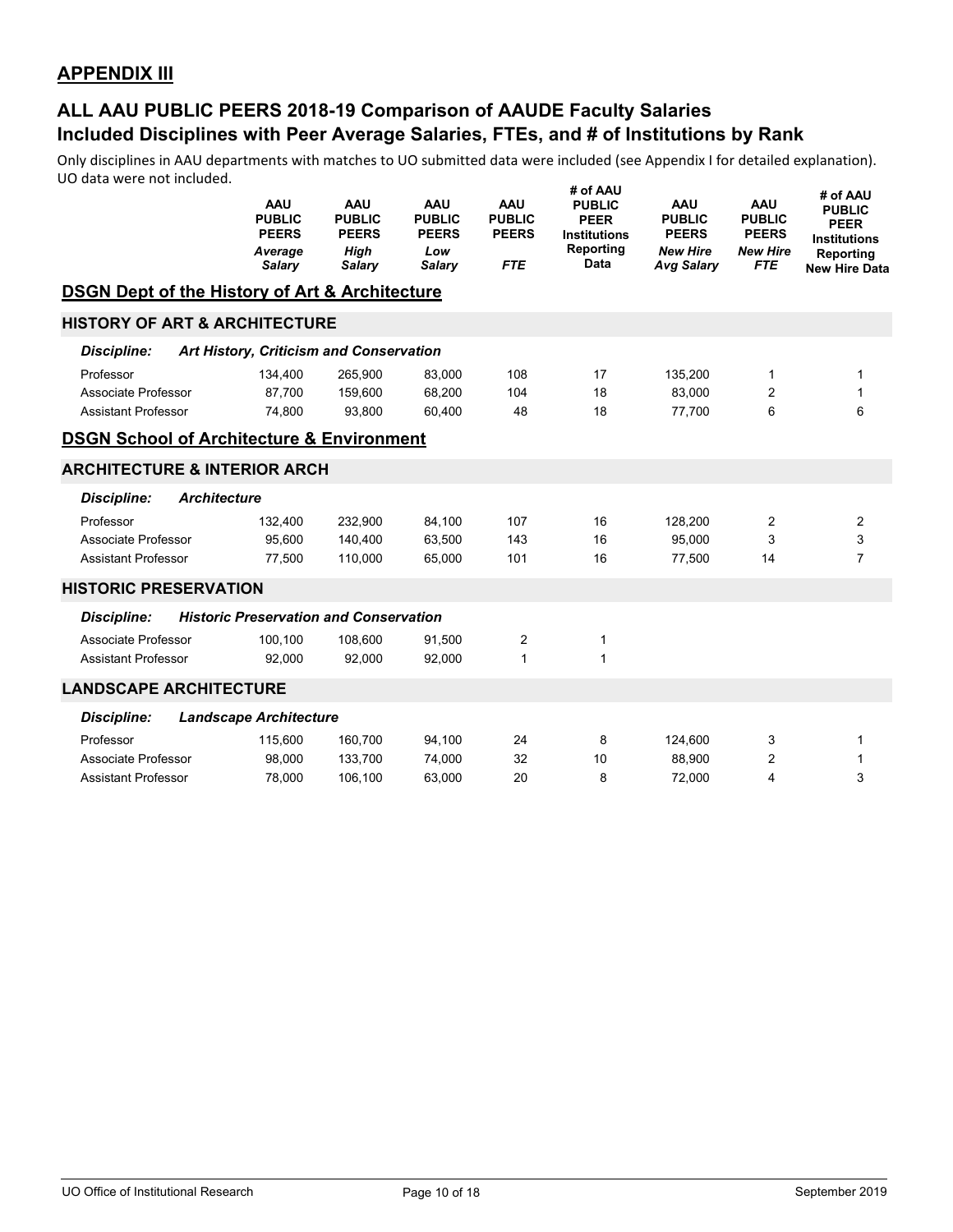# **Included Disciplines with Peer Average Salaries, FTEs, and # of Institutions by Rank ALL AAU PUBLIC PEERS 2018-19 Comparison of AAUDE Faculty Salaries**

|                                                           |                     | AAU<br><b>PUBLIC</b><br><b>PEERS</b><br>Average<br><b>Salary</b> | AAU<br><b>PUBLIC</b><br><b>PEERS</b><br>High<br>Salary | <b>AAU</b><br><b>PUBLIC</b><br><b>PEERS</b><br>Low<br>Salary | AAU<br><b>PUBLIC</b><br><b>PEERS</b><br>FTE | # of AAU<br><b>PUBLIC</b><br><b>PEER</b><br><b>Institutions</b><br>Reporting<br>Data | <b>AAU</b><br><b>PUBLIC</b><br><b>PEERS</b><br><b>New Hire</b><br><b>Avg Salary</b> | AAU<br><b>PUBLIC</b><br><b>PEERS</b><br><b>New Hire</b><br>FTE | # of AAU<br><b>PUBLIC</b><br>PEER<br><b>Institutions</b><br>Reporting<br>New Hire Data |
|-----------------------------------------------------------|---------------------|------------------------------------------------------------------|--------------------------------------------------------|--------------------------------------------------------------|---------------------------------------------|--------------------------------------------------------------------------------------|-------------------------------------------------------------------------------------|----------------------------------------------------------------|----------------------------------------------------------------------------------------|
| <b>DSGN School of Art &amp; Design</b>                    |                     |                                                                  |                                                        |                                                              |                                             |                                                                                      |                                                                                     |                                                                |                                                                                        |
| <b>ART</b>                                                |                     |                                                                  |                                                        |                                                              |                                             |                                                                                      |                                                                                     |                                                                |                                                                                        |
| <b>Discipline:</b>                                        |                     | Art/Art Studies, General                                         |                                                        |                                                              |                                             |                                                                                      |                                                                                     |                                                                |                                                                                        |
| Professor                                                 |                     | 110,200                                                          | 249,600                                                | 73,900                                                       | 138                                         | 13                                                                                   | 150,000                                                                             | 1                                                              | 1                                                                                      |
| Associate Professor                                       |                     | 83,500                                                           | 122,500                                                | 54,300                                                       | 116                                         | 13                                                                                   | 74,800                                                                              | $\overline{2}$                                                 | $\overline{c}$                                                                         |
| <b>Assistant Professor</b>                                |                     | 73,100                                                           | 113,900                                                | 57,000                                                       | 56                                          | 13                                                                                   | 71,700                                                                              | 13                                                             | 10                                                                                     |
| <b>Discipline:</b>                                        | <b>Digital Arts</b> |                                                                  |                                                        |                                                              |                                             |                                                                                      |                                                                                     |                                                                |                                                                                        |
| Associate Professor                                       |                     | 89,200                                                           | 102,800                                                | 79,800                                                       | 3                                           | 1                                                                                    |                                                                                     |                                                                |                                                                                        |
| <b>Assistant Professor</b>                                |                     | 74,300                                                           | 74,300                                                 | 74,300                                                       | 1                                           | 1                                                                                    |                                                                                     |                                                                |                                                                                        |
| <b>Discipline:</b>                                        |                     | <b>Fine/Studio Arts, General</b>                                 |                                                        |                                                              |                                             |                                                                                      |                                                                                     |                                                                |                                                                                        |
| Professor                                                 |                     | 131,500                                                          | 197,800                                                | 79,300                                                       | 57                                          | 6                                                                                    | 111,700                                                                             | 13                                                             | 1                                                                                      |
| Associate Professor                                       |                     | 80,900                                                           | 125,600                                                | 66,500                                                       | 50                                          | 6                                                                                    | 79,600                                                                              | 17                                                             | 2                                                                                      |
| <b>Assistant Professor</b>                                |                     | 76,000                                                           | 100,900                                                | 61,500                                                       | 27                                          | $\overline{7}$                                                                       | 71,800                                                                              | 14                                                             | 6                                                                                      |
| <b>PRODUCT DESIGN</b>                                     |                     |                                                                  |                                                        |                                                              |                                             |                                                                                      |                                                                                     |                                                                |                                                                                        |
| <b>Discipline:</b>                                        |                     | Design & Applied Arts, Other                                     |                                                        |                                                              |                                             |                                                                                      |                                                                                     |                                                                |                                                                                        |
| Professor                                                 |                     | 195,800                                                          | 195,800                                                | 195,800                                                      | 1                                           | 1                                                                                    |                                                                                     |                                                                |                                                                                        |
| <b>Discipline:</b>                                        |                     | <b>Design &amp; Visual Communications</b>                        |                                                        |                                                              |                                             |                                                                                      |                                                                                     |                                                                |                                                                                        |
| Professor                                                 |                     | 142,700                                                          | 218,400                                                | 81,600                                                       | 24                                          | 4                                                                                    |                                                                                     |                                                                |                                                                                        |
| Associate Professor                                       |                     | 79,400                                                           | 107,100                                                | 55,900                                                       | 15                                          | 3                                                                                    |                                                                                     |                                                                |                                                                                        |
| <b>Assistant Professor</b>                                |                     | 78,700                                                           | 91,800                                                 | 63,600                                                       | 17                                          | 4                                                                                    | 70,100                                                                              | 4                                                              | 2                                                                                      |
| <b>Discipline:</b>                                        |                     | <b>Industrial and Product Design</b>                             |                                                        |                                                              |                                             |                                                                                      |                                                                                     |                                                                |                                                                                        |
| Professor                                                 |                     | 136,100                                                          | 160,700                                                | 108,400                                                      | 3                                           | $\overline{c}$                                                                       |                                                                                     |                                                                |                                                                                        |
| Associate Professor<br><b>Assistant Professor</b>         |                     | 96,000<br>68,900                                                 | 107,600<br>78,500                                      | 80,100<br>64,200                                             | 4<br>6                                      | 3<br>3                                                                               | 100,000<br>67,500                                                                   | 1<br>1                                                         | 1<br>1                                                                                 |
|                                                           |                     |                                                                  |                                                        |                                                              |                                             |                                                                                      |                                                                                     |                                                                |                                                                                        |
| <b>DSGN School of Planning, Public Policy, &amp; Mgmt</b> |                     |                                                                  |                                                        |                                                              |                                             |                                                                                      |                                                                                     |                                                                |                                                                                        |
| PLANNING, PUBLIC POLICY, & MGMT                           |                     |                                                                  |                                                        |                                                              |                                             |                                                                                      |                                                                                     |                                                                |                                                                                        |
| <b>Discipline:</b>                                        |                     | City/Urban, Community and Regional Planning                      |                                                        |                                                              |                                             |                                                                                      |                                                                                     |                                                                |                                                                                        |
| Professor                                                 |                     | 148,400                                                          | 350,100                                                | 88,500                                                       | 61                                          | 17                                                                                   | 125,800                                                                             | 5                                                              | 2                                                                                      |
| Associate Professor                                       |                     | 96,300                                                           | 160,000                                                | 79,400                                                       | 55                                          | 16                                                                                   | 90,400                                                                              | 5                                                              | 2                                                                                      |
| <b>Assistant Professor</b>                                |                     | 81,500                                                           | 130,000                                                | 62,700                                                       | 54                                          | 17                                                                                   | 79,800                                                                              | 11                                                             | 6                                                                                      |
| <b>Discipline:</b>                                        |                     | <b>Public Administration</b>                                     |                                                        |                                                              |                                             |                                                                                      |                                                                                     |                                                                |                                                                                        |
| Professor                                                 |                     | 169,000                                                          | 276,000                                                | 92,000                                                       | 29                                          | 5                                                                                    |                                                                                     |                                                                |                                                                                        |
| Associate Professor                                       |                     | 115,600                                                          | 159,000                                                | 72,400                                                       | 33                                          | 6                                                                                    |                                                                                     |                                                                |                                                                                        |
| <b>Assistant Professor</b>                                |                     | 93,000                                                           | 130,000                                                | 70,000                                                       | 28                                          | 6                                                                                    | 94,100                                                                              | 9                                                              | 4                                                                                      |
| <b>Discipline:</b>                                        |                     | <b>Public Policy Analysis</b>                                    |                                                        |                                                              |                                             |                                                                                      |                                                                                     |                                                                |                                                                                        |
| Professor<br>Associate Professor                          |                     | 183,200<br>129,600                                               | 347,600<br>216,400                                     | 104,300<br>89,000                                            | 111<br>88                                   | 14<br>12                                                                             | 220,300<br>143,200                                                                  | 7<br>5                                                         | 5<br>3                                                                                 |
| Assistant Professor                                       |                     | 106,900                                                          | 161,300                                                | 78,000                                                       | 77                                          | 12                                                                                   | 107,700                                                                             | $16\,$                                                         | 8                                                                                      |
|                                                           |                     |                                                                  |                                                        |                                                              |                                             |                                                                                      |                                                                                     |                                                                |                                                                                        |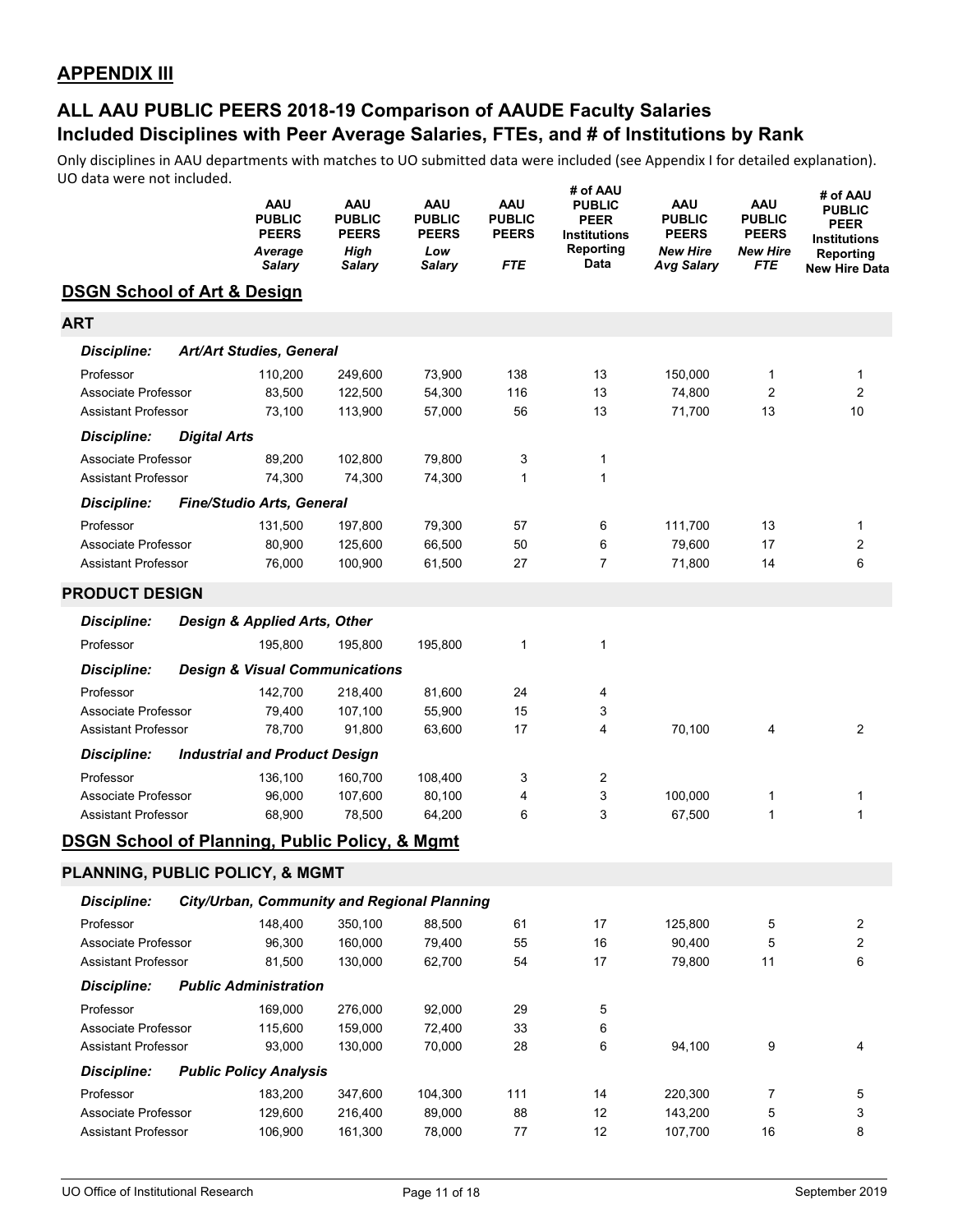|                                                   | <b>PUBLIC</b>                                               | <b>AAU</b><br><b>AAU</b><br><b>PUBLIC</b><br><b>PEERS</b><br><b>PEERS</b><br><b>High</b><br>Average<br>Salary<br>Salary | AAU<br><b>PUBLIC</b><br><b>PEERS</b><br>Low<br><b>Salary</b> | <b>AAU</b><br><b>PUBLIC</b><br><b>PEERS</b><br><b>FTE</b> | <b># OT AAU</b><br><b>PUBLIC</b><br><b>PEER</b><br><b>Institutions</b><br>Reporting<br>Data | <b>AAU</b><br><b>PUBLIC</b><br><b>PEERS</b><br><b>New Hire</b><br>Avg Salary | <b>AAU</b><br><b>PUBLIC</b><br><b>PEERS</b><br><b>New Hire</b><br>FTE | # of AAU<br><b>PUBLIC</b><br><b>PEER</b><br><b>Institutions</b><br>Reporting<br><b>New Hire Data</b> |
|---------------------------------------------------|-------------------------------------------------------------|-------------------------------------------------------------------------------------------------------------------------|--------------------------------------------------------------|-----------------------------------------------------------|---------------------------------------------------------------------------------------------|------------------------------------------------------------------------------|-----------------------------------------------------------------------|------------------------------------------------------------------------------------------------------|
| <b>College of Education</b>                       |                                                             |                                                                                                                         |                                                              |                                                           |                                                                                             |                                                                              |                                                                       |                                                                                                      |
| <b>COUNSELING PSYCHOLOGY &amp; HUMAN SERVICES</b> |                                                             |                                                                                                                         |                                                              |                                                           |                                                                                             |                                                                              |                                                                       |                                                                                                      |
| <b>Discipline:</b>                                | <b>Clinical Psychology</b>                                  |                                                                                                                         |                                                              |                                                           |                                                                                             |                                                                              |                                                                       |                                                                                                      |
| Professor                                         |                                                             | 160.500<br>283,500                                                                                                      | 117,900                                                      | 16                                                        | 2                                                                                           |                                                                              |                                                                       |                                                                                                      |
| Associate Professor                               |                                                             | 109,100<br>158,200                                                                                                      | 83,300                                                       | 13                                                        | 2                                                                                           | 98,000                                                                       | 1                                                                     | $\mathbf{1}$                                                                                         |
| <b>Assistant Professor</b>                        |                                                             | 90,700<br>95,000                                                                                                        | 83,000                                                       | $\overline{7}$                                            | 2                                                                                           | 90,800                                                                       | 4                                                                     | $\overline{2}$                                                                                       |
| <b>Discipline:</b>                                | <b>Educational Psychology</b>                               |                                                                                                                         |                                                              |                                                           |                                                                                             |                                                                              |                                                                       |                                                                                                      |
| Professor                                         |                                                             | 129,200<br>254,300                                                                                                      | 77,000                                                       | 98                                                        | 11                                                                                          | 125,600                                                                      | 11                                                                    | 2                                                                                                    |
| Associate Professor                               |                                                             | 90,200<br>145,800                                                                                                       | 66,100                                                       | 67                                                        | 10                                                                                          | 101,300                                                                      | 2                                                                     | $\overline{\mathbf{c}}$                                                                              |
| <b>Assistant Professor</b>                        |                                                             | 80,000<br>113,300                                                                                                       | 64,400                                                       | 54                                                        | 11                                                                                          | 78,400                                                                       | 16                                                                    | 8                                                                                                    |
| <b>Discipline:</b>                                | <b>Individual &amp; Family Development Studies, General</b> |                                                                                                                         |                                                              |                                                           |                                                                                             |                                                                              |                                                                       |                                                                                                      |
| Professor                                         |                                                             | 147,000<br>207,500                                                                                                      | 104,500                                                      | 31                                                        | 6                                                                                           |                                                                              |                                                                       |                                                                                                      |
| Associate Professor                               |                                                             | 93,500<br>123,100                                                                                                       | 62,600                                                       | 33                                                        | 6                                                                                           |                                                                              |                                                                       |                                                                                                      |
| <b>Assistant Professor</b>                        |                                                             | 79,500<br>97,100                                                                                                        | 70,400                                                       | 32                                                        | 6                                                                                           | 84,100                                                                       | 3                                                                     | $\overline{c}$                                                                                       |
| <b>EDUCATION STUDIES</b>                          |                                                             |                                                                                                                         |                                                              |                                                           |                                                                                             |                                                                              |                                                                       |                                                                                                      |
| <b>Discipline:</b>                                | <b>Curriculum and Instruction</b>                           |                                                                                                                         |                                                              |                                                           |                                                                                             |                                                                              |                                                                       |                                                                                                      |
| Professor                                         |                                                             | 119,200<br>182,000                                                                                                      | 80,800                                                       | 98                                                        | 14                                                                                          | 126,300                                                                      | 7                                                                     | 3                                                                                                    |
| Associate Professor                               |                                                             | 89,200<br>130,000                                                                                                       | 63,000                                                       | 121                                                       | 14                                                                                          | 90,700                                                                       | 15                                                                    | 8                                                                                                    |
| <b>Assistant Professor</b>                        |                                                             | 75,300<br>93,100                                                                                                        | 63,000                                                       | 91                                                        | 14                                                                                          | 76,500                                                                       | 23                                                                    | 9                                                                                                    |
| <b>Discipline:</b>                                | <b>Education, General</b>                                   |                                                                                                                         |                                                              |                                                           |                                                                                             |                                                                              |                                                                       |                                                                                                      |
| Professor                                         |                                                             | 151,900<br>314,300                                                                                                      | 86,700                                                       | 194                                                       | 18                                                                                          | 140,700                                                                      | 6                                                                     | 4                                                                                                    |
| Associate Professor                               |                                                             | 99,700<br>151,500                                                                                                       | 74,600                                                       | 138                                                       | 16                                                                                          | 113,700                                                                      | 8                                                                     | $\mathbf 5$                                                                                          |
| <b>Assistant Professor</b>                        |                                                             | 111,100<br>81,600                                                                                                       | 65,000                                                       | 99                                                        | 14                                                                                          | 79,700                                                                       | 10                                                                    | $\overline{7}$                                                                                       |
| <b>Discipline:</b>                                | <b>Teacher Education, Multiple Levels</b>                   |                                                                                                                         |                                                              |                                                           |                                                                                             |                                                                              |                                                                       |                                                                                                      |
| Professor                                         |                                                             | 112,000<br>121,400                                                                                                      | 97,300                                                       | 3                                                         | 1                                                                                           |                                                                              |                                                                       |                                                                                                      |
| Associate Professor                               |                                                             | 94,000<br>103,100                                                                                                       | 74,800                                                       | 7                                                         | 1                                                                                           | 93,500                                                                       | 1                                                                     | 1                                                                                                    |
| <b>Assistant Professor</b>                        |                                                             | 83,000<br>88,000                                                                                                        | 75,800                                                       | $\overline{\mathbf{4}}$                                   | $\mathbf{1}$                                                                                |                                                                              |                                                                       |                                                                                                      |
| EDUCATIONAL METHODOLOGY, POLICY & LEADERSHIP      |                                                             |                                                                                                                         |                                                              |                                                           |                                                                                             |                                                                              |                                                                       |                                                                                                      |
| <b>Discipline:</b>                                | <b>Education Leadership &amp; Administration, General</b>   |                                                                                                                         |                                                              |                                                           |                                                                                             |                                                                              |                                                                       |                                                                                                      |
| Professor                                         |                                                             | 139,700<br>287,000                                                                                                      | 93,000                                                       | 70                                                        | 13                                                                                          | 142,600                                                                      | 15                                                                    | 2                                                                                                    |
| Associate Professor                               |                                                             | 91,600<br>155,400                                                                                                       | 72,200                                                       | 95                                                        | 14                                                                                          | 89,000                                                                       | 15                                                                    | 4                                                                                                    |
| <b>Assistant Professor</b>                        |                                                             | 76,400<br>94,100                                                                                                        | 66,000                                                       | 50                                                        | 14                                                                                          | 75,500                                                                       | 11                                                                    | 6                                                                                                    |
| <b>SPECIAL EDUCATION &amp; CLINICAL SCIENCES</b>  |                                                             |                                                                                                                         |                                                              |                                                           |                                                                                             |                                                                              |                                                                       |                                                                                                      |
| <b>Discipline:</b>                                | <b>Audiology/Audiologist &amp; Hearing Sciences</b>         |                                                                                                                         |                                                              |                                                           |                                                                                             |                                                                              |                                                                       |                                                                                                      |
| Professor                                         |                                                             | 168,300<br>193,300                                                                                                      | 137,600                                                      | 4                                                         | 1                                                                                           |                                                                              |                                                                       |                                                                                                      |
| Associate Professor                               |                                                             | 89,900<br>108,900                                                                                                       | 61,900                                                       | 4                                                         | 1                                                                                           |                                                                              |                                                                       |                                                                                                      |
| <b>Assistant Professor</b>                        |                                                             | 84,100<br>88,200                                                                                                        | 79,800                                                       | 5                                                         | $\mathbf{1}$                                                                                |                                                                              |                                                                       |                                                                                                      |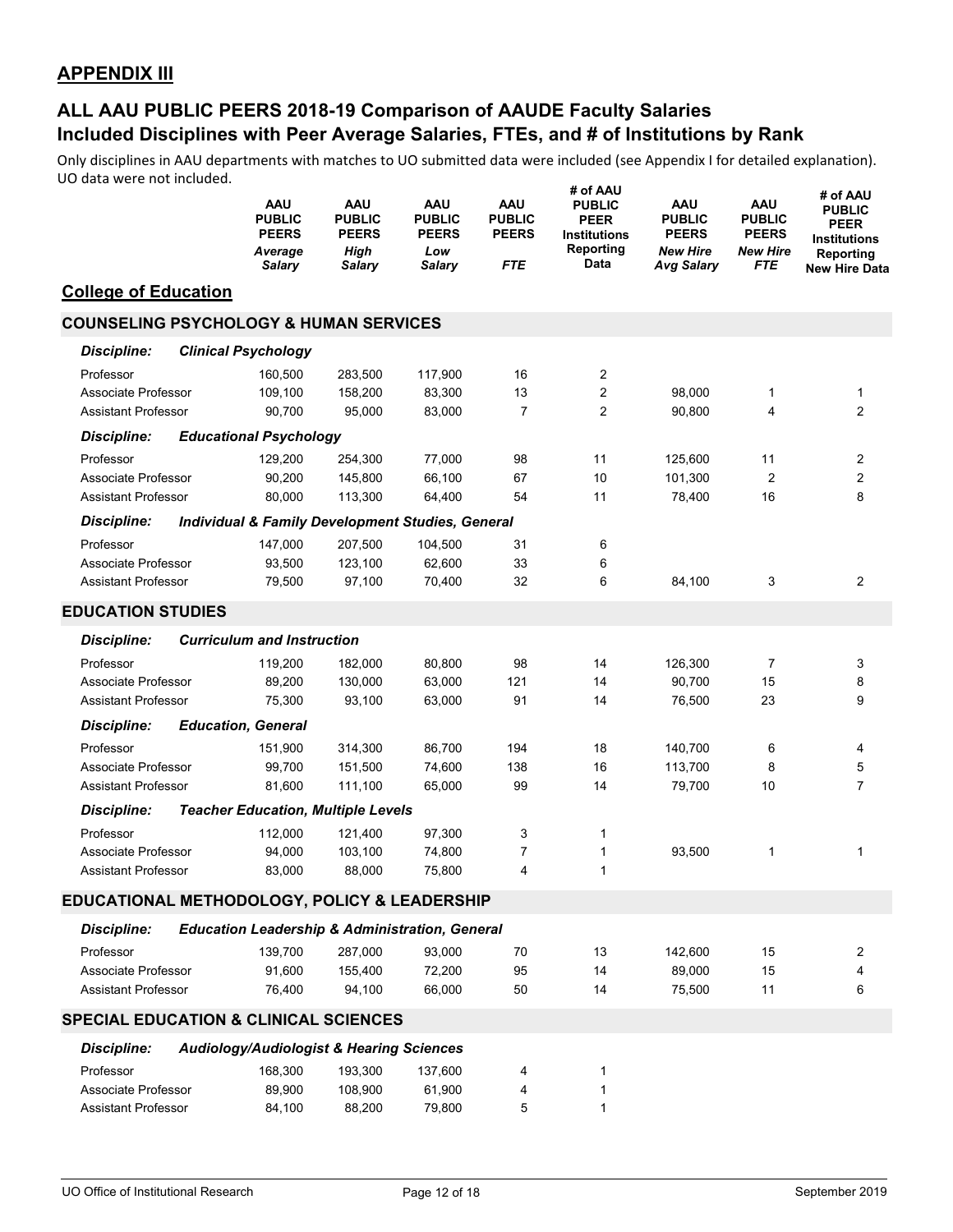|                            | AAU<br><b>PUBLIC</b><br><b>PEERS</b><br>Average<br>Salary | <b>AAU</b><br><b>PUBLIC</b><br><b>PEERS</b><br>High<br>Salary | <b>AAU</b><br><b>PUBLIC</b><br><b>PEERS</b><br>Low<br><b>Salary</b> | <b>AAU</b><br><b>PUBLIC</b><br><b>PEERS</b><br><b>FTE</b> | <b># OT AAU</b><br><b>PUBLIC</b><br><b>PEER</b><br><b>Institutions</b><br>Reporting<br>Data | <b>AAU</b><br><b>PUBLIC</b><br><b>PEERS</b><br><b>New Hire</b><br><b>Avg Salary</b> | <b>AAU</b><br><b>PUBLIC</b><br><b>PEERS</b><br><b>New Hire</b><br><b>FTE</b> | # of AAU<br><b>PUBLIC</b><br><b>PEER</b><br><b>Institutions</b><br>Reporting<br><b>New Hire Data</b> |
|----------------------------|-----------------------------------------------------------|---------------------------------------------------------------|---------------------------------------------------------------------|-----------------------------------------------------------|---------------------------------------------------------------------------------------------|-------------------------------------------------------------------------------------|------------------------------------------------------------------------------|------------------------------------------------------------------------------------------------------|
| <b>Discipline:</b>         | <b>Communication Disorders, General</b>                   |                                                               |                                                                     |                                                           |                                                                                             |                                                                                     |                                                                              |                                                                                                      |
| Professor                  | 151,900                                                   | 224,500                                                       | 103,300                                                             | 19                                                        | 6                                                                                           | 180,000                                                                             |                                                                              |                                                                                                      |
| Associate Professor        | 95.800                                                    | 127,300                                                       | 80,600                                                              | 14                                                        | 6                                                                                           |                                                                                     |                                                                              |                                                                                                      |
| <b>Assistant Professor</b> | 83,100                                                    | 101,300                                                       | 74,800                                                              | 29                                                        | 6                                                                                           | 82,100                                                                              | 7                                                                            | 3                                                                                                    |
| <b>Discipline:</b>         | <b>School Psychology</b>                                  |                                                               |                                                                     |                                                           |                                                                                             |                                                                                     |                                                                              |                                                                                                      |
| Professor                  | 137,500                                                   | 137,500                                                       | 137,500                                                             | 1                                                         | 1                                                                                           |                                                                                     |                                                                              |                                                                                                      |
| Associate Professor        | 98,600                                                    | 100.400                                                       | 97,100                                                              | 5                                                         | 1                                                                                           |                                                                                     |                                                                              |                                                                                                      |
| <b>Assistant Professor</b> | 81,700                                                    | 81,700                                                        | 81,700                                                              |                                                           | 1                                                                                           |                                                                                     |                                                                              |                                                                                                      |
| <b>Discipline:</b>         | <b>Special Education &amp; Teaching, General</b>          |                                                               |                                                                     |                                                           |                                                                                             |                                                                                     |                                                                              |                                                                                                      |
| Professor                  | 133,800                                                   | 219,200                                                       | 89,700                                                              | 37                                                        | $\overline{7}$                                                                              | 125,300                                                                             | 5                                                                            | 3                                                                                                    |
| Associate Professor        | 89.600                                                    | 135,800                                                       | 67,200                                                              | 32                                                        | $\overline{7}$                                                                              | 91,800                                                                              | 3                                                                            | 1                                                                                                    |
| <b>Assistant Professor</b> | 80,400                                                    | 114,000                                                       | 71,400                                                              | 19                                                        | 6                                                                                           | 77,300                                                                              | 6                                                                            | 5                                                                                                    |
| <b>Discipline:</b>         | <b>Speech Pathology and Audiology</b>                     |                                                               |                                                                     |                                                           |                                                                                             |                                                                                     |                                                                              |                                                                                                      |
| Professor                  | 152,000                                                   | 285,400                                                       | 101,900                                                             | 26                                                        | 8                                                                                           | 175,200                                                                             | 2                                                                            | 2                                                                                                    |
| Associate Professor        | 95,100                                                    | 117,900                                                       | 74,500                                                              | 27                                                        | 8                                                                                           | 93,800                                                                              | 8                                                                            | 2                                                                                                    |
| <b>Assistant Professor</b> | 83,800                                                    | 107,600                                                       | 72.500                                                              | 36                                                        | 8                                                                                           | 80,500                                                                              | 12                                                                           | 5                                                                                                    |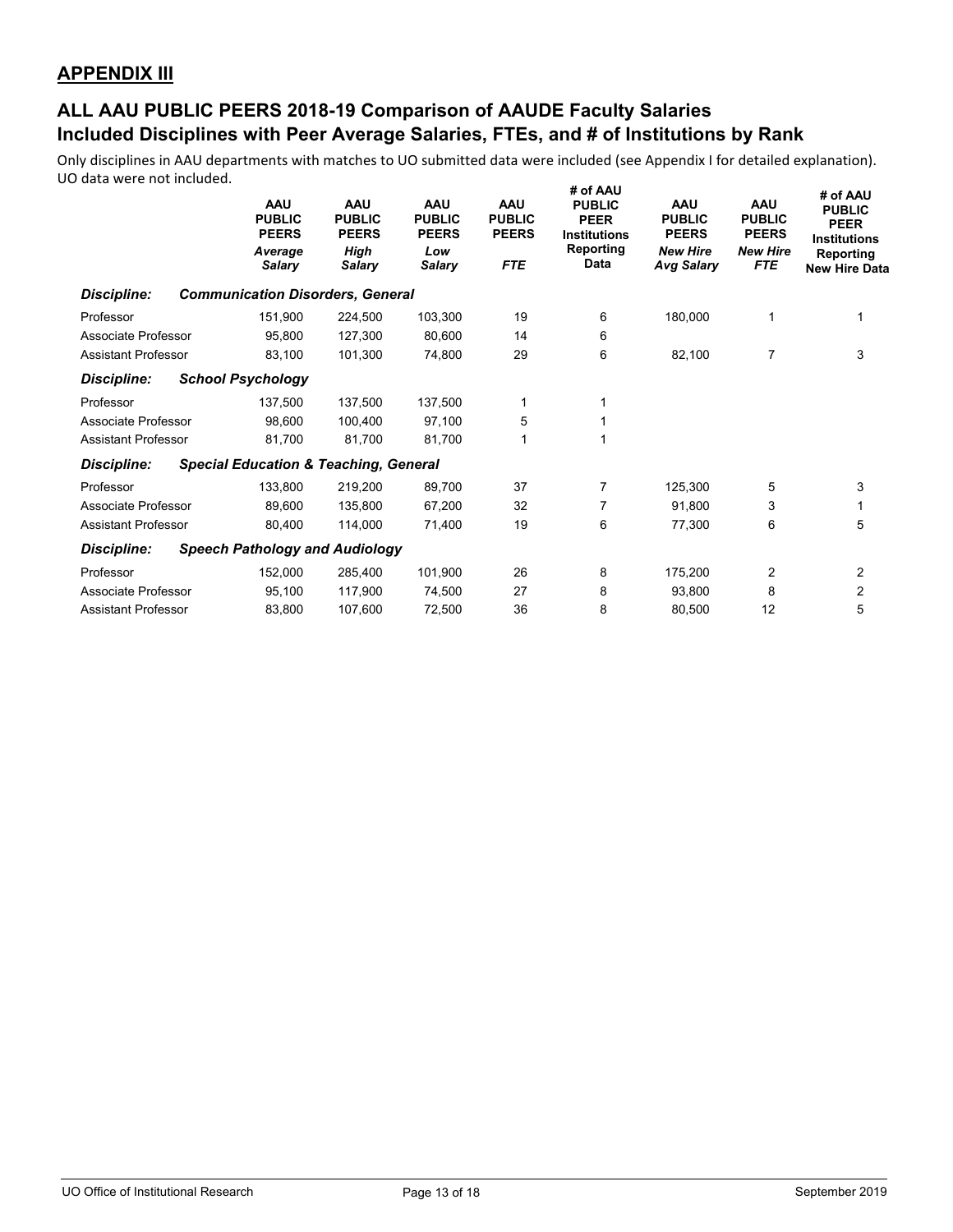|                                      |                   | AAU<br><b>PUBLIC</b><br><b>PEERS</b><br>Average<br><b>Salary</b> | AAU<br><b>PUBLIC</b><br><b>PEERS</b><br><b>High</b><br>Salary | AAU<br><b>PUBLIC</b><br><b>PEERS</b><br>Low<br><b>Salary</b> | <b>AAU</b><br><b>PUBLIC</b><br><b>PEERS</b><br>FTE | # of AAU<br><b>PUBLIC</b><br><b>PEER</b><br><b>Institutions</b><br>Reporting<br>Data | <b>AAU</b><br><b>PUBLIC</b><br><b>PEERS</b><br><b>New Hire</b><br><b>Avg Salary</b> | AAU<br><b>PUBLIC</b><br><b>PEERS</b><br><b>New Hire</b><br>FTE | # of AAU<br><b>PUBLIC</b><br><b>PEER</b><br><b>Institutions</b><br>Reporting<br><b>New Hire Data</b> |
|--------------------------------------|-------------------|------------------------------------------------------------------|---------------------------------------------------------------|--------------------------------------------------------------|----------------------------------------------------|--------------------------------------------------------------------------------------|-------------------------------------------------------------------------------------|----------------------------------------------------------------|------------------------------------------------------------------------------------------------------|
| <b>Lundquist College of Business</b> |                   |                                                                  |                                                               |                                                              |                                                    |                                                                                      |                                                                                     |                                                                |                                                                                                      |
| <b>BUSINESS ADMINISTRATION</b>       |                   |                                                                  |                                                               |                                                              |                                                    |                                                                                      |                                                                                     |                                                                |                                                                                                      |
| <b>Discipline:</b>                   | <b>Accounting</b> |                                                                  |                                                               |                                                              |                                                    |                                                                                      |                                                                                     |                                                                |                                                                                                      |
| Professor                            |                   | 265,900                                                          | 457,200                                                       | 154,400                                                      | 78                                                 | 14                                                                                   | 289,000                                                                             | 8                                                              | 1                                                                                                    |
| Associate Professor                  |                   | 219,100                                                          | 275,900                                                       | 64,500                                                       | 72                                                 | 15                                                                                   | 228,100                                                                             | 14                                                             | 4                                                                                                    |
| <b>Assistant Professor</b>           |                   | 213,700                                                          | 234,200                                                       | 161,300                                                      | 100                                                | 15                                                                                   | 218,100                                                                             | 26                                                             | 4                                                                                                    |
| Instructor                           |                   | 220,000                                                          | 220,000                                                       | 220,000                                                      | 3                                                  | 1                                                                                    |                                                                                     |                                                                |                                                                                                      |
| <b>Discipline:</b>                   |                   | <b>Business Administration, Management &amp; Operations</b>      |                                                               |                                                              |                                                    |                                                                                      |                                                                                     |                                                                |                                                                                                      |
| Professor                            |                   | 267,300                                                          | 468,100                                                       | 118,000                                                      | 323                                                | 22                                                                                   | 225,100                                                                             | 19                                                             | 3                                                                                                    |
| Associate Professor                  |                   | 200,000                                                          | 312,100                                                       | 93,800                                                       | 233                                                | 22                                                                                   | 191,900                                                                             | 23                                                             | 6                                                                                                    |
| <b>Assistant Professor</b>           |                   | 182,000                                                          | 259,800                                                       | 103,400                                                      | 268                                                | 22                                                                                   | 173,500                                                                             | 44                                                             | 13                                                                                                   |
| Instructor                           |                   | 200,000                                                          | 225,000                                                       | 175,000                                                      | 2                                                  | 1                                                                                    | 200,000                                                                             | 2                                                              | 1                                                                                                    |
| Discipline:                          |                   | <b>Business/Commerce, General</b>                                |                                                               |                                                              |                                                    |                                                                                      |                                                                                     |                                                                |                                                                                                      |
| Professor                            |                   | 250,000                                                          | 447,000                                                       | 105,800                                                      | 145                                                | 7                                                                                    | 230,500                                                                             | 2                                                              | 2                                                                                                    |
| Associate Professor                  |                   | 190,900                                                          | 252,000                                                       | 90,400                                                       | 89                                                 | 6                                                                                    | 205,000                                                                             | 2                                                              | 2                                                                                                    |
| <b>Assistant Professor</b>           |                   | 182,600                                                          | 243,000                                                       | 75,000                                                       | 114                                                | 6                                                                                    | 175,600                                                                             | 21                                                             | 6                                                                                                    |
| <b>Discipline:</b>                   |                   | <b>Finance, General</b>                                          |                                                               |                                                              |                                                    |                                                                                      |                                                                                     |                                                                |                                                                                                      |
| Professor                            |                   | 283,800                                                          | 546,200                                                       | 61,600                                                       | 97                                                 | 15                                                                                   | 298,100                                                                             | 11                                                             | 2                                                                                                    |
| Associate Professor                  |                   | 223,400                                                          | 302,000                                                       | 101,600                                                      | 66                                                 | 15                                                                                   | 245,100                                                                             | 6                                                              | 1                                                                                                    |
| <b>Assistant Professor</b>           |                   | 219,500                                                          | 247,800                                                       | 178,100                                                      | 82                                                 | 15                                                                                   | 218,800                                                                             | 21                                                             | 9                                                                                                    |
| Instructor                           |                   | 230,000                                                          | 230,000                                                       | 230,000                                                      | 1                                                  | 1                                                                                    |                                                                                     |                                                                |                                                                                                      |
| Discipline:                          |                   | Human Resource Management/Personnel Administration, General      |                                                               |                                                              |                                                    |                                                                                      |                                                                                     |                                                                |                                                                                                      |
| Professor                            |                   | 286,600                                                          | 470,500                                                       | 194,300                                                      | 10                                                 | 1                                                                                    |                                                                                     |                                                                |                                                                                                      |
| Associate Professor                  |                   | 194,600                                                          | 210,500                                                       | 181,700                                                      | $\overline{7}$                                     | 1                                                                                    |                                                                                     |                                                                |                                                                                                      |
| <b>Assistant Professor</b>           |                   | 161,900                                                          | 167,300                                                       | 149,700                                                      | 4                                                  | 1                                                                                    |                                                                                     |                                                                |                                                                                                      |
| Instructor                           |                   | 165,600                                                          | 165,600                                                       | 165,600                                                      | $\mathbf{1}$                                       | 1                                                                                    |                                                                                     |                                                                |                                                                                                      |
| <b>Discipline:</b>                   |                   | <b>Management Science, General</b>                               |                                                               |                                                              |                                                    |                                                                                      |                                                                                     |                                                                |                                                                                                      |
| Professor                            |                   | 243,700                                                          | 325,100                                                       | 173,600                                                      | 22                                                 | 3                                                                                    |                                                                                     |                                                                |                                                                                                      |
| Associate Professor                  |                   | 187,700                                                          | 219,000                                                       | 132,600                                                      | $18$                                               | 3                                                                                    |                                                                                     |                                                                |                                                                                                      |
| <b>Assistant Professor</b>           |                   | 177,500                                                          | 203,000                                                       | 164,100                                                      | 19                                                 | 3                                                                                    | 185,700                                                                             | 3                                                              | 2                                                                                                    |
| <b>Discipline:</b>                   |                   | <b>Marketing/Marketing Management, General</b>                   |                                                               |                                                              |                                                    |                                                                                      |                                                                                     |                                                                |                                                                                                      |
| Professor                            |                   | 243,900                                                          | 401,600                                                       | 136,500                                                      | 80                                                 | 13                                                                                   | 250,600                                                                             | 2                                                              | 2                                                                                                    |
| Associate Professor                  |                   | 184,400                                                          | 247,700                                                       | 115,100                                                      | 37                                                 | 13                                                                                   | 189,800                                                                             | 2                                                              | $\boldsymbol{2}$                                                                                     |
| Assistant Professor                  |                   | 170,300                                                          | 203,000                                                       | 144,300                                                      | 54                                                 | 13                                                                                   | 169,400                                                                             | 8                                                              | $\overline{7}$                                                                                       |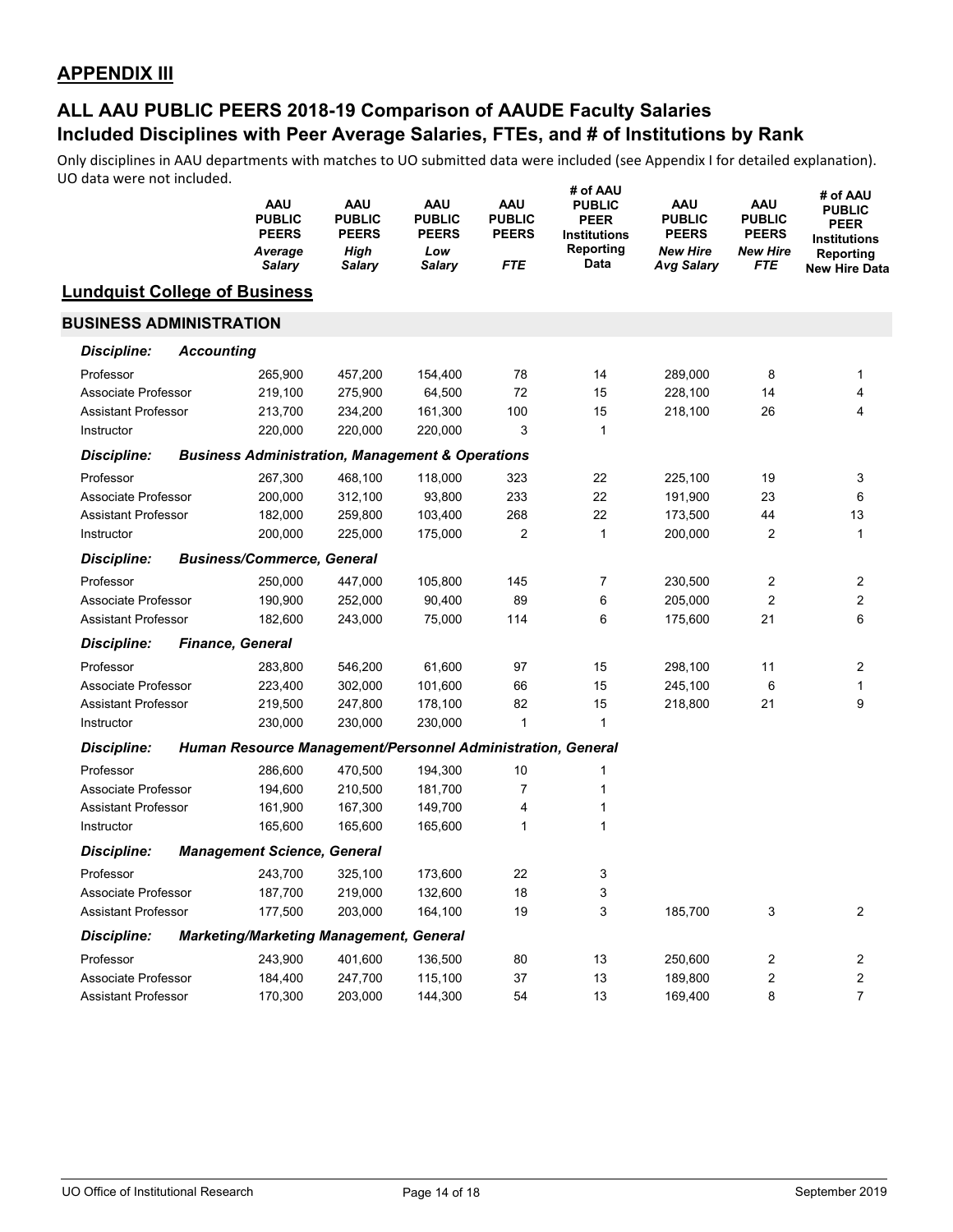|                                       |                     | AAU<br><b>PUBLIC</b><br><b>PEERS</b><br>Average<br>Salary | AAU<br><b>PUBLIC</b><br><b>PEERS</b><br><b>High</b><br>Salary | AAU<br><b>PUBLIC</b><br><b>PEERS</b><br>Low<br><b>Salary</b> | <b>AAU</b><br><b>PUBLIC</b><br><b>PEERS</b><br>FTE | # of AAU<br><b>PUBLIC</b><br><b>PEER</b><br><b>Institutions</b><br>Reporting<br>Data | AAU<br><b>PUBLIC</b><br><b>PEERS</b><br><b>New Hire</b><br>Avg Salary | AAU<br><b>PUBLIC</b><br><b>PEERS</b><br><b>New Hire</b><br>FTE | # of AAU<br><b>PUBLIC</b><br><b>PEER</b><br><b>Institutions</b><br>Reporting<br><b>New Hire Data</b> |
|---------------------------------------|---------------------|-----------------------------------------------------------|---------------------------------------------------------------|--------------------------------------------------------------|----------------------------------------------------|--------------------------------------------------------------------------------------|-----------------------------------------------------------------------|----------------------------------------------------------------|------------------------------------------------------------------------------------------------------|
| <b>Robert D. Clark Honors College</b> |                     |                                                           |                                                               |                                                              |                                                    |                                                                                      |                                                                       |                                                                |                                                                                                      |
| <b>Faculty Discipline: Biology</b>    |                     |                                                           |                                                               |                                                              |                                                    |                                                                                      |                                                                       |                                                                |                                                                                                      |
| Discipline:                           | <b>Biochemistry</b> |                                                           |                                                               |                                                              |                                                    |                                                                                      |                                                                       |                                                                |                                                                                                      |
| Professor                             |                     | 152,000                                                   | 355,100                                                       | 88,700                                                       | 255                                                | 9                                                                                    | 150,700                                                               | 27                                                             | 3                                                                                                    |
| Associate Professor                   |                     | 99,000                                                    | 124,900                                                       | 68,500                                                       | 105                                                | 7                                                                                    | 97,500                                                                | 3                                                              | $\mathbf{1}$                                                                                         |
| <b>Assistant Professor</b>            |                     | 88,900                                                    | 100,000                                                       | 82,300                                                       | 99                                                 | 8                                                                                    | 86,200                                                                | 15                                                             | $\overline{2}$                                                                                       |
| <b>Discipline:</b>                    |                     | <b>Biology, General</b>                                   |                                                               |                                                              |                                                    |                                                                                      |                                                                       |                                                                |                                                                                                      |
| Professor                             |                     | 154,700                                                   | 328,200                                                       | 85,600                                                       | 574                                                | 18                                                                                   | 147,300                                                               | 2                                                              | 1                                                                                                    |
| Associate Professor                   |                     | 100,700                                                   | 166,200                                                       | 62,100                                                       | 302                                                | 18                                                                                   | 105,400                                                               | 6                                                              | 1                                                                                                    |
| <b>Assistant Professor</b>            |                     | 91,900                                                    | 139,300                                                       | 71,400                                                       | 222                                                | 17                                                                                   | 86,600                                                                | 26                                                             | 8                                                                                                    |
| <b>Discipline:</b>                    |                     | <b>Botany/Plant Biology</b>                               |                                                               |                                                              |                                                    |                                                                                      |                                                                       |                                                                |                                                                                                      |
| Professor                             |                     | 143,500                                                   | 259,600                                                       | 99,100                                                       | 86                                                 | 5                                                                                    | 133,500                                                               | 12                                                             | 1                                                                                                    |
| Associate Professor                   |                     | 103,300                                                   | 155,000                                                       | 83,700                                                       | 26                                                 | 5                                                                                    | 90,700                                                                | 6                                                              | 1                                                                                                    |
| <b>Assistant Professor</b>            |                     | 86,800                                                    | 108,100                                                       | 78,800                                                       | 44                                                 | 5                                                                                    | 84,800                                                                | 12                                                             | 4                                                                                                    |
| <b>Discipline:</b>                    | <b>Ecology</b>      |                                                           |                                                               |                                                              |                                                    |                                                                                      |                                                                       |                                                                |                                                                                                      |
| Professor                             |                     | 137,900                                                   | 253,200                                                       | 97,600                                                       | 114                                                | 5                                                                                    | 116,400                                                               | 14                                                             | 1                                                                                                    |
| Associate Professor                   |                     | 103,200                                                   | 137,500                                                       | 84,900                                                       | 48                                                 | 5                                                                                    | 92,800                                                                | 4                                                              | $\overline{2}$                                                                                       |
| <b>Assistant Professor</b>            |                     | 85,400                                                    | 98,500                                                        | 80,000                                                       | 38                                                 | 5                                                                                    | 82,800                                                                | 8                                                              | 3                                                                                                    |
| <b>Discipline:</b>                    |                     | <b>Evolutionary Biology</b>                               |                                                               |                                                              |                                                    |                                                                                      |                                                                       |                                                                |                                                                                                      |
| Professor                             |                     | 169,900                                                   | 280,100                                                       | 103,300                                                      | 44                                                 | 1                                                                                    |                                                                       |                                                                |                                                                                                      |
| Associate Professor                   |                     | 114,200                                                   | 135,000                                                       | 88,500                                                       | 10                                                 | 1                                                                                    |                                                                       |                                                                |                                                                                                      |
| <b>Assistant Professor</b>            |                     | 88,700                                                    | 93,000                                                        | 85,000                                                       | 6                                                  | 1                                                                                    | 86,500                                                                | 4                                                              | 1                                                                                                    |
| <b>Discipline:</b>                    |                     | <b>Marine Biology &amp; Biological Oceanography</b>       |                                                               |                                                              |                                                    |                                                                                      |                                                                       |                                                                |                                                                                                      |
| Professor                             |                     | 164,500                                                   | 326,800                                                       | 93,200                                                       | 42                                                 | 2                                                                                    |                                                                       |                                                                |                                                                                                      |
| Associate Professor                   |                     | 93,700                                                    | 112,100                                                       | 79,300                                                       | 18                                                 | 2                                                                                    | 80,000                                                                | 2                                                              | 1                                                                                                    |
| <b>Assistant Professor</b>            |                     | 77,100                                                    | 89,600                                                        | 70,400                                                       | 12                                                 | 2                                                                                    |                                                                       |                                                                |                                                                                                      |
| <b>Discipline:</b>                    |                     | <b>Microbiology, General</b>                              |                                                               |                                                              |                                                    |                                                                                      |                                                                       |                                                                |                                                                                                      |
| Professor                             |                     | 148,300                                                   | 304,000                                                       | 106,200                                                      | 66                                                 |                                                                                      | 141,700                                                               | 24                                                             |                                                                                                      |
| Associate Professor                   |                     | 101,000                                                   | 113,500                                                       | 89,100                                                       | 12                                                 | 3                                                                                    |                                                                       |                                                                |                                                                                                      |
| <b>Assistant Professor</b>            |                     | 94,200                                                    | 113,500                                                       | 84,200                                                       | 28                                                 | 5                                                                                    | 84,800                                                                | 4                                                              | 1                                                                                                    |
| <b>Discipline:</b>                    |                     | <b>Molecular Biology</b>                                  |                                                               |                                                              |                                                    |                                                                                      |                                                                       |                                                                |                                                                                                      |
| Professor                             |                     | 156,000                                                   | 328,200                                                       | 90,400                                                       | 108                                                | 4                                                                                    |                                                                       |                                                                |                                                                                                      |
| Associate Professor                   |                     | 102,900                                                   | 141,200                                                       | 68,700                                                       | 70                                                 | 4                                                                                    | 96,000                                                                | 2                                                              | 1                                                                                                    |
| <b>Assistant Professor</b>            |                     | 90,300                                                    | 112,600                                                       | 72,000                                                       | 40                                                 | 4                                                                                    | 82,000                                                                | 6                                                              | 3                                                                                                    |
| <b>Discipline:</b>                    |                     | Zoology, General                                          |                                                               |                                                              |                                                    |                                                                                      |                                                                       |                                                                |                                                                                                      |
| Professor                             |                     | 129,500                                                   | 189,800                                                       | 97,800                                                       | 40                                                 | 2                                                                                    |                                                                       |                                                                |                                                                                                      |
| Associate Professor                   |                     | 93,700                                                    | 113,200                                                       | 59,600                                                       | 18                                                 | 2                                                                                    |                                                                       |                                                                |                                                                                                      |
| Assistant Professor                   |                     | 85,700                                                    | 94,900                                                        | 80,000                                                       | 26                                                 | 2                                                                                    | 81,000                                                                | 4                                                              | 1                                                                                                    |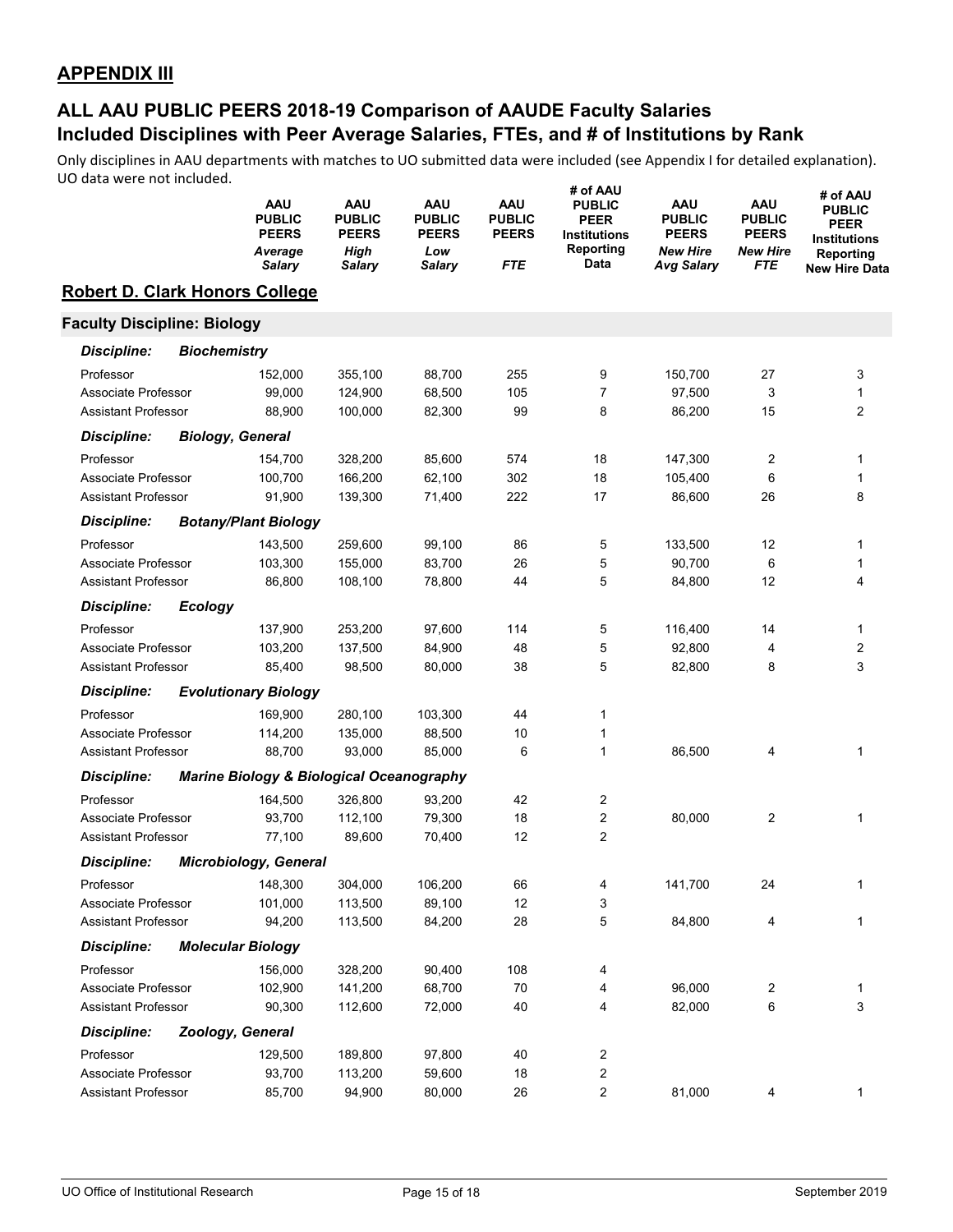|                                           |                | AAU<br><b>PUBLIC</b><br><b>PEERS</b><br>Average<br><b>Salary</b> | AAU<br><b>PUBLIC</b><br><b>PEERS</b><br><b>High</b><br>Salary | <b>AAU</b><br><b>PUBLIC</b><br><b>PEERS</b><br>Low<br>Salary | <b>AAU</b><br><b>PUBLIC</b><br><b>PEERS</b><br><b>FTE</b> | # of AAU<br><b>PUBLIC</b><br><b>PEER</b><br><b>Institutions</b><br>Reporting<br>Data | <b>AAU</b><br><b>PUBLIC</b><br><b>PEERS</b><br><b>New Hire</b><br><b>Avg Salary</b> | <b>AAU</b><br><b>PUBLIC</b><br><b>PEERS</b><br><b>New Hire</b><br>FTE | # of AAU<br><b>PUBLIC</b><br>PEER<br><b>Institutions</b><br>Reporting<br><b>New Hire Data</b> |
|-------------------------------------------|----------------|------------------------------------------------------------------|---------------------------------------------------------------|--------------------------------------------------------------|-----------------------------------------------------------|--------------------------------------------------------------------------------------|-------------------------------------------------------------------------------------|-----------------------------------------------------------------------|-----------------------------------------------------------------------------------------------|
| <b>Faculty Discipline: Earth Sciences</b> |                |                                                                  |                                                               |                                                              |                                                           |                                                                                      |                                                                                     |                                                                       |                                                                                               |
| <b>Discipline:</b>                        |                | Geology/Earth Science, General                                   |                                                               |                                                              |                                                           |                                                                                      |                                                                                     |                                                                       |                                                                                               |
| Professor                                 |                | 145,800                                                          | 309,300                                                       | 77,700                                                       | 708                                                       | 31                                                                                   | 154,100                                                                             | 22                                                                    | 6                                                                                             |
| Associate Professor                       |                | 103,300                                                          | 173,700                                                       | 71,100                                                       | 236                                                       | 29                                                                                   | 97,300                                                                              | 6                                                                     | $\mathbf{1}$                                                                                  |
| <b>Assistant Professor</b>                |                | 87,500                                                           | 120,200                                                       | 72,000                                                       | 216                                                       | 30                                                                                   | 84,500                                                                              | 48                                                                    | 18                                                                                            |
| <b>Faculty Discipline: History</b>        |                |                                                                  |                                                               |                                                              |                                                           |                                                                                      |                                                                                     |                                                                       |                                                                                               |
| <b>Discipline:</b>                        |                | <b>American History</b>                                          |                                                               |                                                              |                                                           |                                                                                      |                                                                                     |                                                                       |                                                                                               |
| Professor                                 |                | 138,500                                                          | 176,900                                                       | 106,900                                                      | 34                                                        | 1                                                                                    |                                                                                     |                                                                       |                                                                                               |
| Associate Professor                       |                | 100,200                                                          | 130,100                                                       | 85,100                                                       | 20                                                        | 1                                                                                    |                                                                                     |                                                                       |                                                                                               |
| <b>Assistant Professor</b>                |                | 81,900                                                           | 81,900                                                        | 81,900                                                       | 2                                                         | 1                                                                                    |                                                                                     |                                                                       |                                                                                               |
| <b>Discipline:</b>                        |                | <b>European History</b>                                          |                                                               |                                                              |                                                           |                                                                                      |                                                                                     |                                                                       |                                                                                               |
| Associate Professor                       |                | 113,500                                                          | 113,500                                                       | 113,500                                                      | $\overline{2}$                                            | 1                                                                                    |                                                                                     |                                                                       |                                                                                               |
| <b>Discipline:</b>                        |                | <b>History, General</b>                                          |                                                               |                                                              |                                                           |                                                                                      |                                                                                     |                                                                       |                                                                                               |
| Professor                                 |                | 145,500                                                          | 350,300                                                       | 68,200                                                       | 978                                                       | 31                                                                                   | 134,500                                                                             | 54                                                                    | 5                                                                                             |
| Associate Professor                       |                | 96,000                                                           | 169,000                                                       | 46,200                                                       | 824                                                       | 31                                                                                   | 104,800                                                                             | 38                                                                    | 9                                                                                             |
| <b>Assistant Professor</b>                |                | 78,500                                                           | 116,700                                                       | 47,900                                                       | 282                                                       | 31                                                                                   | 79,300                                                                              | 54                                                                    | 18                                                                                            |
| <b>Faculty Discipline: Literature</b>     |                |                                                                  |                                                               |                                                              |                                                           |                                                                                      |                                                                                     |                                                                       |                                                                                               |
| <b>Discipline:</b>                        |                | American Literature (U.S.)                                       |                                                               |                                                              |                                                           |                                                                                      |                                                                                     |                                                                       |                                                                                               |
| Professor                                 |                | 111,200                                                          | 152,000                                                       | 84,600                                                       | 8                                                         | 1                                                                                    |                                                                                     |                                                                       |                                                                                               |
| Associate Professor                       |                | 84,000                                                           | 110,900                                                       | 60,400                                                       | 18                                                        | 1                                                                                    |                                                                                     |                                                                       |                                                                                               |
| <b>Assistant Professor</b>                |                | 76,000                                                           | 80,700                                                        | 73,400                                                       | 8                                                         | 1                                                                                    | 75,000                                                                              | 2                                                                     | $\mathbf{1}$                                                                                  |
| <b>Discipline:</b>                        |                | <b>Comparative Literature</b>                                    |                                                               |                                                              |                                                           |                                                                                      |                                                                                     |                                                                       |                                                                                               |
| Professor                                 |                | 156,400                                                          | 356,000                                                       | 91,400                                                       | 136                                                       | 13                                                                                   | 118,900                                                                             | 8                                                                     | 1                                                                                             |
| Associate Professor                       |                | 92,000                                                           | 160,200                                                       | 61,300                                                       | 114                                                       | 14                                                                                   | 85,700                                                                              | 4                                                                     | 1                                                                                             |
| <b>Assistant Professor</b>                |                | 78,200                                                           | 107,100                                                       | 63,800                                                       | 52                                                        | 11                                                                                   | 72,600                                                                              | 10                                                                    | 4                                                                                             |
| <b>Discipline:</b>                        | <b>English</b> |                                                                  |                                                               |                                                              |                                                           |                                                                                      |                                                                                     |                                                                       |                                                                                               |
| Professor                                 |                | 135,600                                                          | 323,100                                                       | 77,200                                                       | 1,154                                                     | 31                                                                                   | 132,100                                                                             | 44                                                                    | 6                                                                                             |
| Associate Professor                       |                | 92,200                                                           | 238,000                                                       | 53,900                                                       | 1,046                                                     | 31                                                                                   | 95,000                                                                              | 70                                                                    | 8                                                                                             |
| <b>Assistant Professor</b>                |                | 75,600                                                           | 106,300                                                       | 48,100                                                       | 336                                                       | 30                                                                                   | 78,600                                                                              | 62                                                                    | 13                                                                                            |
| Instructor                                |                | 75,000                                                           | 75,000                                                        | 75,000                                                       | 2                                                         | $\mathbf{1}$                                                                         | 75,000                                                                              | 2                                                                     | 1                                                                                             |
| <b>Faculty Discipline: Rhetoric</b>       |                |                                                                  |                                                               |                                                              |                                                           |                                                                                      |                                                                                     |                                                                       |                                                                                               |
| <b>Discipline:</b>                        |                | <b>Rhetoric and Composition</b>                                  |                                                               |                                                              |                                                           |                                                                                      |                                                                                     |                                                                       |                                                                                               |
| Professor                                 |                | 141,900                                                          | 257,300                                                       | 88,100                                                       | 38                                                        | 7                                                                                    | 143,300                                                                             | 14                                                                    | 1                                                                                             |
| Associate Professor                       |                | 96,700                                                           | 132,000                                                       | 70,000                                                       | 29                                                        | $\overline{7}$                                                                       | 98,300                                                                              | 3                                                                     | 2                                                                                             |
| <b>Assistant Professor</b>                |                | 79,800                                                           | 89,200                                                        | 69,200                                                       | 15                                                        | 6                                                                                    | 80,700                                                                              | 7                                                                     | 2                                                                                             |
| <b>Discipline:</b>                        |                | <b>Speech Communication and Rhetoric</b>                         |                                                               |                                                              |                                                           |                                                                                      |                                                                                     |                                                                       |                                                                                               |
| Professor                                 |                | 136,000                                                          | 331,900                                                       | 55,400                                                       | 90                                                        | 15                                                                                   | 115,000                                                                             | 1                                                                     | 1                                                                                             |
| Associate Professor                       |                | 91,600                                                           | 144,800                                                       | 52,100                                                       | 96                                                        | 15                                                                                   | 92,300                                                                              | 2                                                                     | 2                                                                                             |
| <b>Assistant Professor</b>                |                | 78,100                                                           | 96,900                                                        | 64,500                                                       | 70                                                        | 14                                                                                   | 74,000                                                                              | 14                                                                    | 9                                                                                             |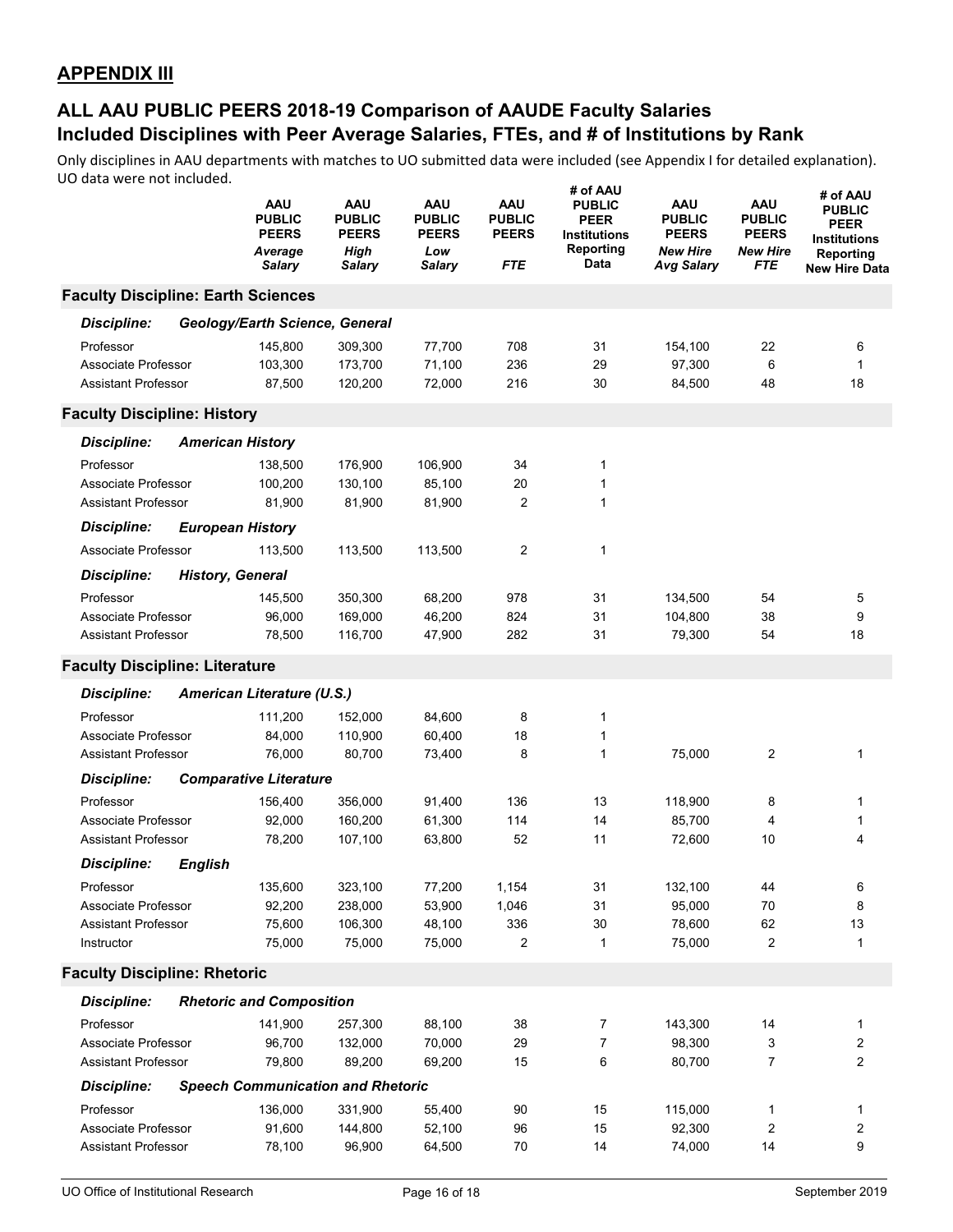# **Included Disciplines with Peer Average Salaries, FTEs, and # of Institutions by Rank ALL AAU PUBLIC PEERS 2018-19 Comparison of AAUDE Faculty Salaries**

|                                               |                    | AAU<br><b>PUBLIC</b><br><b>PEERS</b><br>Average<br><b>Salary</b> | <b>AAU</b><br><b>PUBLIC</b><br><b>PEERS</b><br>High<br><b>Salary</b> | <b>AAU</b><br><b>PUBLIC</b><br><b>PEERS</b><br>Low<br><b>Salary</b> | AAU<br><b>PUBLIC</b><br><b>PEERS</b><br><b>FTE</b> | # of AAU<br><b>PUBLIC</b><br><b>PEER</b><br><b>Institutions</b><br>Reporting<br>Data | <b>AAU</b><br><b>PUBLIC</b><br><b>PEERS</b><br><b>New Hire</b><br><b>Avg Salary</b> | AAU<br><b>PUBLIC</b><br><b>PEERS</b><br><b>New Hire</b><br><b>FTE</b> | # of AAU<br><b>PUBLIC</b><br><b>PEER</b><br><b>Institutions</b><br>Reporting<br><b>New Hire Data</b> |
|-----------------------------------------------|--------------------|------------------------------------------------------------------|----------------------------------------------------------------------|---------------------------------------------------------------------|----------------------------------------------------|--------------------------------------------------------------------------------------|-------------------------------------------------------------------------------------|-----------------------------------------------------------------------|------------------------------------------------------------------------------------------------------|
| <b>School of Journalism and Communication</b> |                    |                                                                  |                                                                      |                                                                     |                                                    |                                                                                      |                                                                                     |                                                                       |                                                                                                      |
| <b>JOURNALISM &amp; COMMUNICATION</b>         |                    |                                                                  |                                                                      |                                                                     |                                                    |                                                                                      |                                                                                     |                                                                       |                                                                                                      |
| <b>Discipline:</b>                            | <b>Advertising</b> |                                                                  |                                                                      |                                                                     |                                                    |                                                                                      |                                                                                     |                                                                       |                                                                                                      |
| Professor                                     |                    | 136,200                                                          | 210,200                                                              | 108,100                                                             | 18                                                 | 4                                                                                    | 149,700                                                                             | 5                                                                     | 2                                                                                                    |
| Associate Professor                           |                    | 99,800                                                           | 121,600                                                              | 84,500                                                              | 25                                                 | 5                                                                                    | 98,500                                                                              | 6                                                                     | $\mathbf{1}$                                                                                         |
| <b>Assistant Professor</b>                    |                    | 80,400                                                           | 92,000                                                               | 69,300                                                              | 24                                                 | 5                                                                                    | 79,500                                                                              | 12                                                                    | 5                                                                                                    |
| <b>Discipline:</b>                            | <b>Journalism</b>  |                                                                  |                                                                      |                                                                     |                                                    |                                                                                      |                                                                                     |                                                                       |                                                                                                      |
| Professor                                     |                    | 134,600                                                          | 205,000                                                              | 92,800                                                              | 71                                                 | 16                                                                                   | 135,300                                                                             | 8                                                                     | 3                                                                                                    |
| Associate Professor                           |                    | 92,000                                                           | 130,000                                                              | 71,700                                                              | 101                                                | 17                                                                                   | 93,800                                                                              | 9                                                                     | 6                                                                                                    |
| <b>Assistant Professor</b>                    |                    | 76,700                                                           | 97,500                                                               | 64,400                                                              | 64                                                 | 16                                                                                   | 75,700                                                                              | 10                                                                    | 8                                                                                                    |
| <b>Discipline:</b>                            |                    | Journalism & Mass Communications, Other                          |                                                                      |                                                                     |                                                    |                                                                                      |                                                                                     |                                                                       |                                                                                                      |
| Professor                                     |                    | 129,200                                                          | 160,000                                                              | 100,100                                                             | 6                                                  | 2                                                                                    | 160,000                                                                             | 1                                                                     | 1                                                                                                    |
| Associate Professor                           |                    | 97,700                                                           | 115,800                                                              | 82,000                                                              | 10                                                 | 2                                                                                    |                                                                                     |                                                                       |                                                                                                      |
| <b>Assistant Professor</b>                    |                    | 82,300                                                           | 96,700                                                               | 74,100                                                              | $\overline{7}$                                     | $\overline{2}$                                                                       |                                                                                     |                                                                       |                                                                                                      |
| <b>Discipline:</b>                            |                    | <b>Mass Communications</b>                                       |                                                                      |                                                                     |                                                    |                                                                                      |                                                                                     |                                                                       |                                                                                                      |
| Professor                                     |                    | 172,900                                                          | 300,400                                                              | 107,500                                                             | 27                                                 | 4                                                                                    | 288,400                                                                             | 1                                                                     | 1                                                                                                    |
| Associate Professor                           |                    | 103,900                                                          | 140,100                                                              | 85,500                                                              | $\overline{7}$                                     | 3                                                                                    |                                                                                     |                                                                       |                                                                                                      |
| <b>Assistant Professor</b>                    |                    | 87,800                                                           | 101,900                                                              | 77,500                                                              | 13                                                 | 4                                                                                    | 98,800                                                                              | 1                                                                     | 1                                                                                                    |
| <b>School of Law</b>                          |                    |                                                                  |                                                                      |                                                                     |                                                    |                                                                                      |                                                                                     |                                                                       |                                                                                                      |
| <b>LAW</b>                                    |                    |                                                                  |                                                                      |                                                                     |                                                    |                                                                                      |                                                                                     |                                                                       |                                                                                                      |
| <b>Discipline:</b>                            | Law                |                                                                  |                                                                      |                                                                     |                                                    |                                                                                      |                                                                                     |                                                                       |                                                                                                      |
| Professor                                     |                    | 219,800                                                          | 444,100                                                              | 97,600                                                              | 706                                                | 24                                                                                   | 207,600                                                                             | 39                                                                    | 8                                                                                                    |
| Associate Professor                           |                    | 140,900                                                          | 195,500                                                              | 103,000                                                             | 90                                                 | 18                                                                                   | 132,600                                                                             | $\overline{7}$                                                        | 5                                                                                                    |
| <b>Assistant Professor</b>                    |                    | 137,700                                                          | 170,600                                                              | 111,500                                                             | 31                                                 | 9                                                                                    | 135,200                                                                             | $\overline{7}$                                                        | 6                                                                                                    |
|                                               |                    |                                                                  |                                                                      |                                                                     |                                                    |                                                                                      |                                                                                     |                                                                       |                                                                                                      |